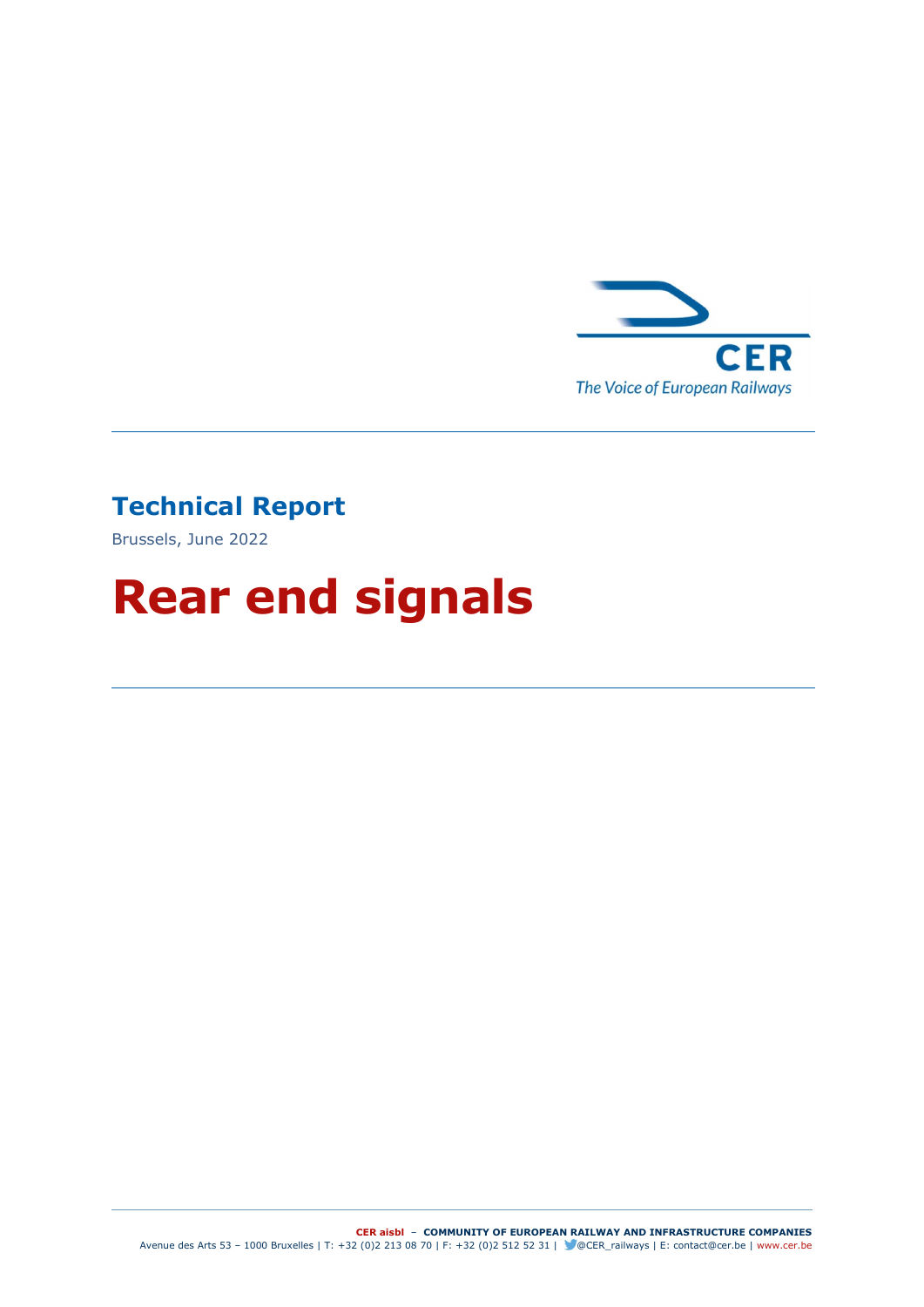

## Rear end signals

## Summary

This CER Technical Report summarises the findings of the discussions carried out at experts level on rear end signals in 2022.

- CER OPE experts
- CER Safety experts

#### This CER Technical Report gives an overview about feasible options for rear end signals (reflective plates) and finally recommends the use of a single rear end signal (reflective plate as defined in the OPE TSI) under certain conditions.

- The statements, analysis or calculations are based on information provided to CER and shall be used as general information only.
- As CER does not have a complete insight in, nor control over, the correctness of the input data provided to CER, the use of the CER advice or calculations by others, the project specific conditions (such as, but not limited to, properties of the soil or other supports, geometries, appropriate detailing and execution requirements, specific jurisdiction requirements, material properties and quality control associated therewith, specific installation conditions that may affect material properties, the nature and configuration of other building components attached, or with impact on the slab, wall, structure, road, application or project) or the proper application of the products in accordance with the applicable installation guidelines and accepted practices, the statements provided herein shall not be relied upon for any specific application without independent verification and assessment of suitability by the project's engineer of record, architect, or another party acting in similar capacity, as stipulated by the authority having jurisdiction or other applicable contractual regulations.

## **Contents**

| 2.  |                                                                                         |                                                                           |  |
|-----|-----------------------------------------------------------------------------------------|---------------------------------------------------------------------------|--|
| 3.  |                                                                                         |                                                                           |  |
| 4.  | Intermediate findings of the OPE experts regarding the interoperability aspects of rear |                                                                           |  |
|     | 5. Intermediate findings of the CER safety experts regarding the safety aspects of rear |                                                                           |  |
|     |                                                                                         |                                                                           |  |
| 7.  |                                                                                         |                                                                           |  |
| 8.  |                                                                                         |                                                                           |  |
|     |                                                                                         | 8.1. TSI OPE reflective plate versus a new design of reflective plates 16 |  |
|     |                                                                                         |                                                                           |  |
|     | 8.3.                                                                                    |                                                                           |  |
| 9.  |                                                                                         |                                                                           |  |
| 10. |                                                                                         |                                                                           |  |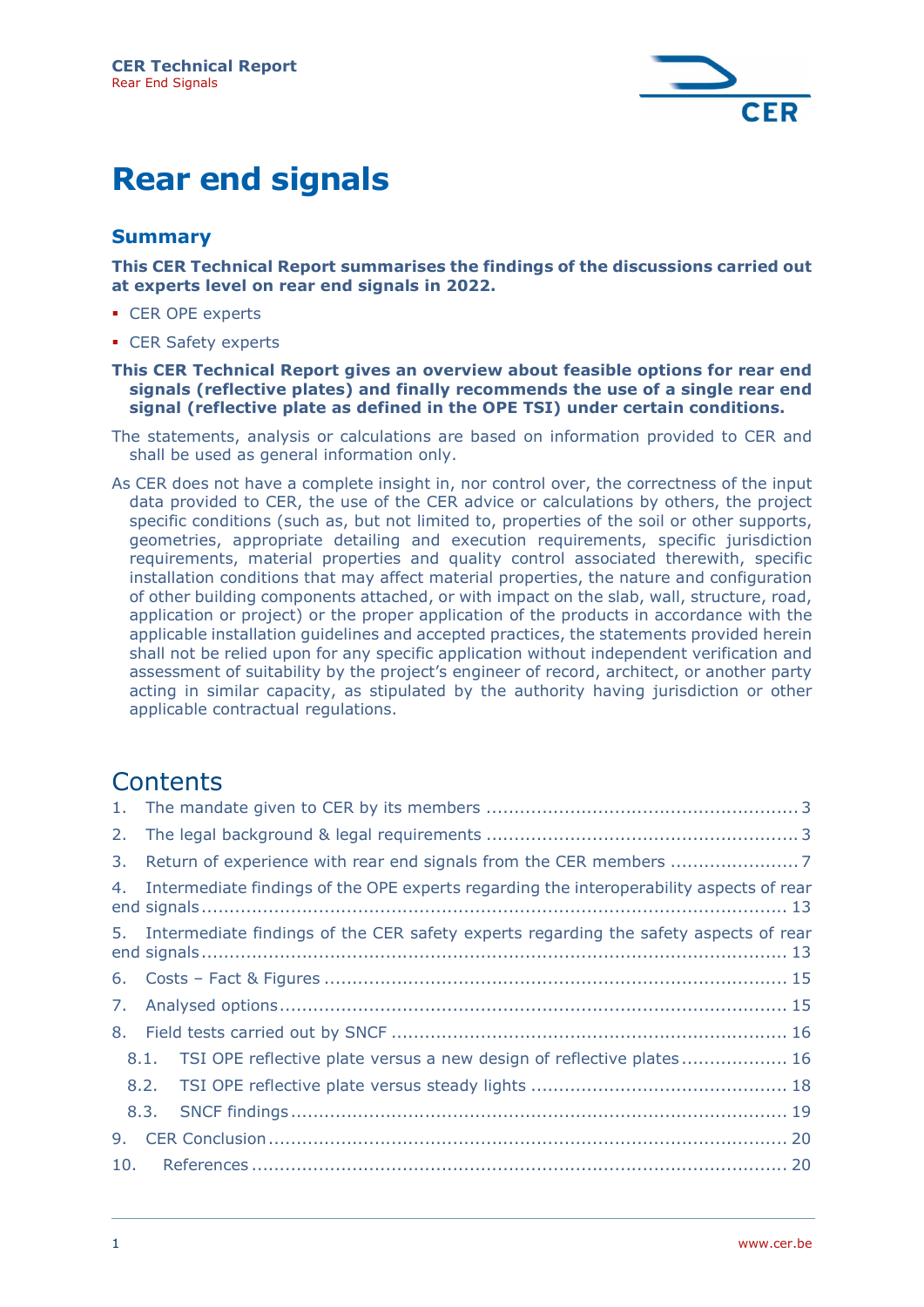

| 12. CER proposal for a change request (OPE TSI - front end signals) 21 |  |
|------------------------------------------------------------------------|--|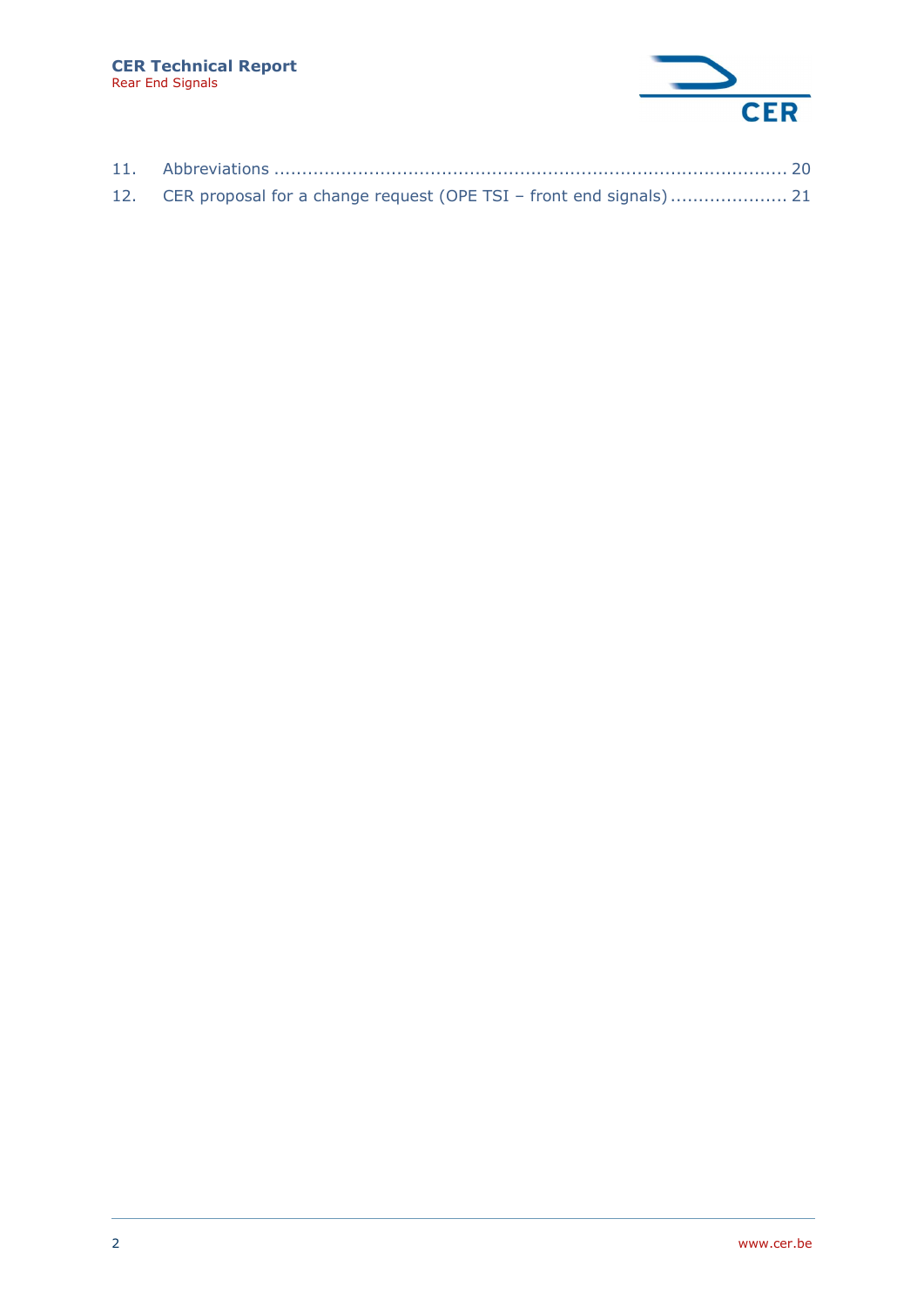

## 1. The mandate given to CER by its members

The following mandate was given to CER by the CER ERA Steering Unit at the 70<sup>th</sup> meeting of the CER ERA Steering Unit on 08.12.2021:



Reference: 70<sup>th</sup> meeting of the CER ERA Steering Unit on 08.12.2021 - Minutes of the Meeting

## 2. The legal background & legal requirements

Commission Implementing Regulation (EU) 2019/773 of 16 May 2019 on the technical specification for interoperability relating to the operation and traffic management subsystem of the rail system within the European Union - OJ L 139I, 27.5.2019, p. 5-88 (BG, ES, CS, DA, DE, ET, EL, EN, FR, HR, IT, LV, LT, HU, MT, NL, PL, PT, RO, SK, SL, FI, SV)

https://eur-lex.europa.eu/eli/reg\_impl/2019/773/oj

4.2.2.1.3. Rear end The railway undertaking shall provide the required means of indicating the rear of a train. The rear end signal shall only be exhibited on the rear of the last vehicle of the train. It shall be displayed as shown below.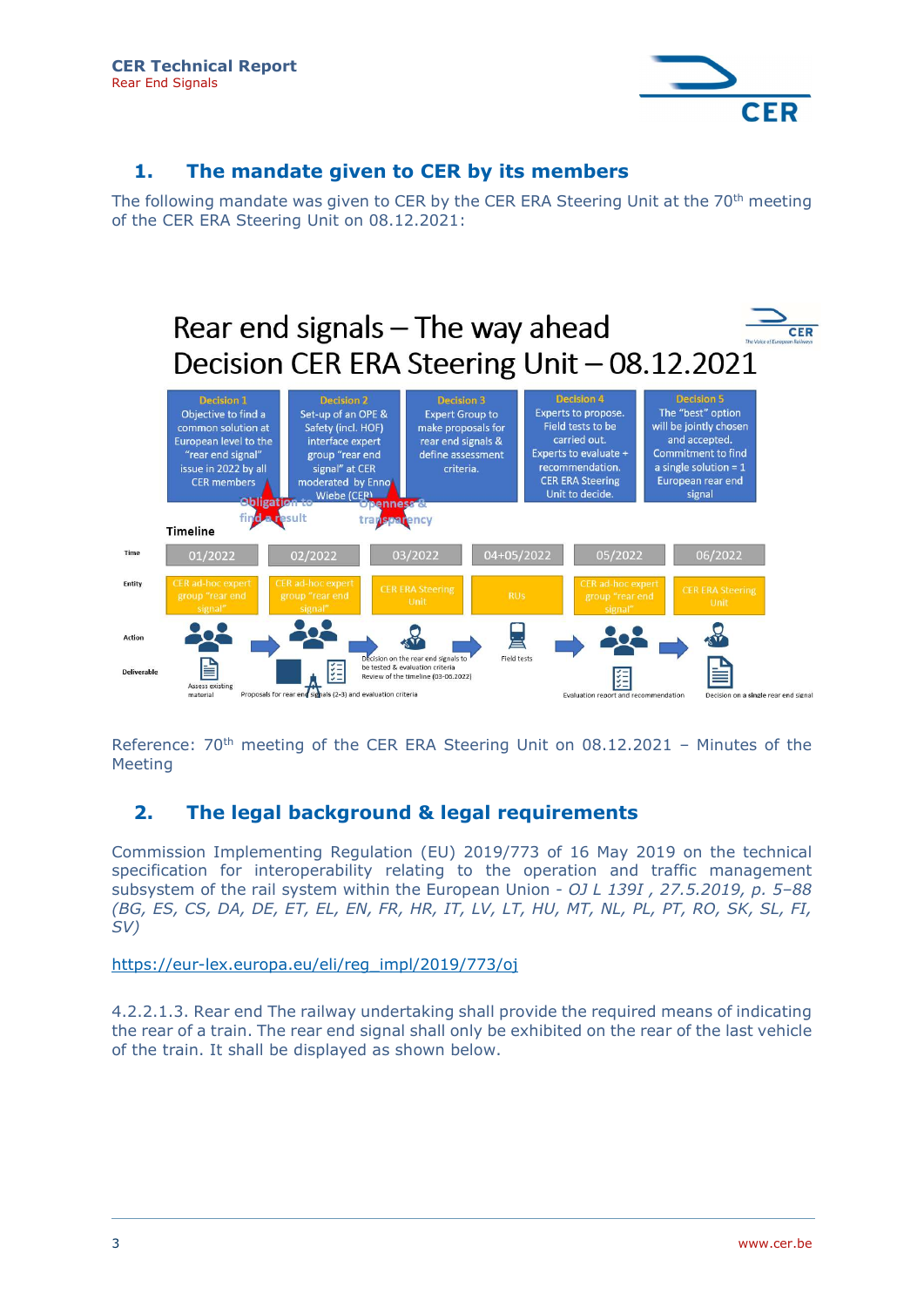



4.2.2.1.3.1. Passenger trains The rear end signal of a passenger train shall consist of 2 steady red lights at the same height above buffer on the transversal axis.

4.2.2.1.3.2. Freight trains The rear end signal of a freight train shall consist of 2 reflective plates at the same height above buffer on the transversal axis. Any train equipped with 2 steady red lights shall also be considered to comply with this obligation. Reflective plates shall comply with Appendix E to Wagon TSI and have the following shape with white side triangles and red top and bottom triangle:



The plates shall be on the same height above buffer on the transversal axis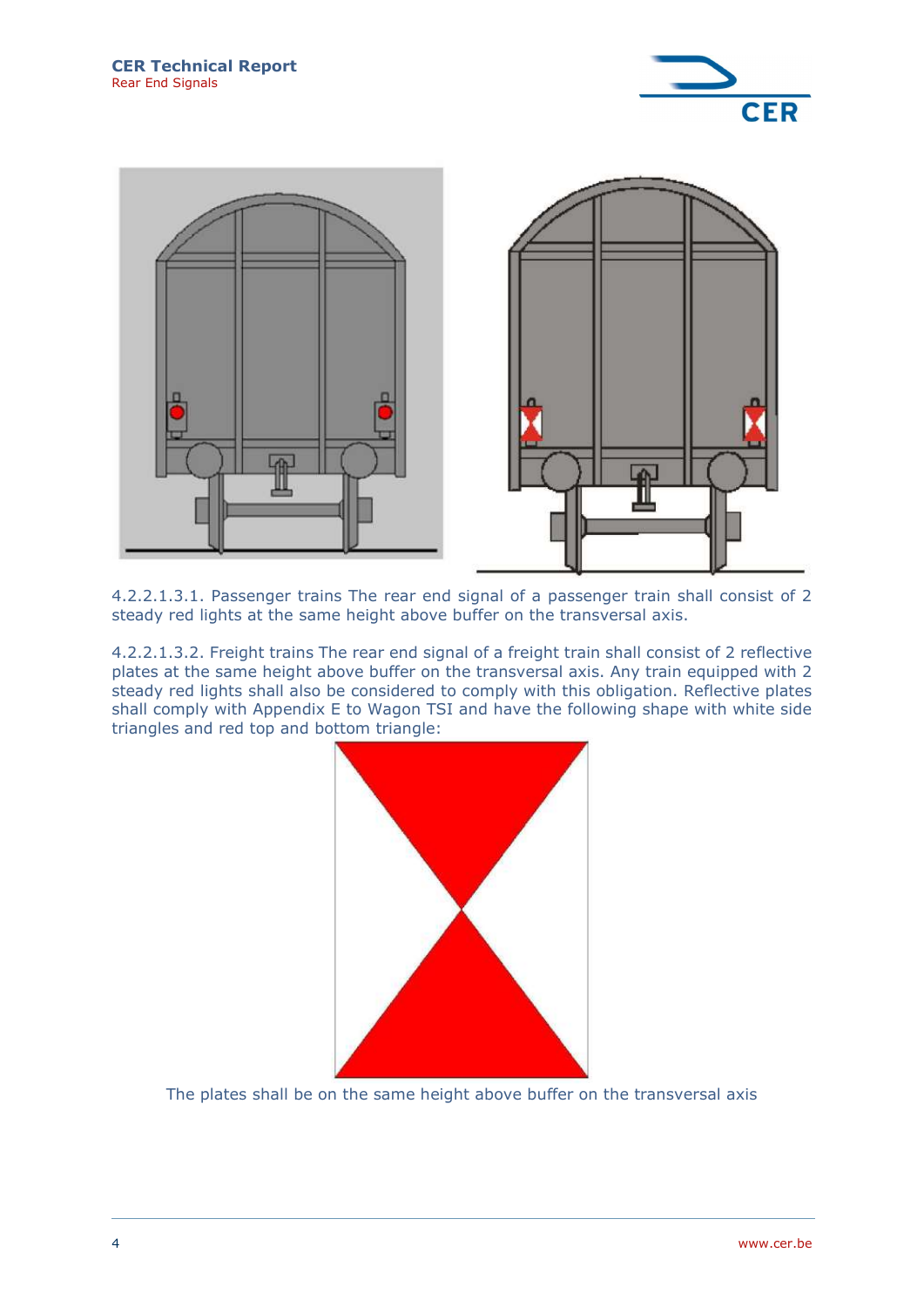

#### Specific cases:

Belgium, France, Italy, Portugal, Spain and UK may continue to apply notified national rules that require freight trains to be equipped with 2 steady red lights as a condition to run on sections of their network, where this is justified by operating practices already in place and/or national rules notified before end of January 2019.

#### Reports:

At the latest by 30 September 2020, the concerned Member States shall deliver to the Commission reports on their use of reflective plates, identifying any serious obstacles to the planned elimination of national rules.

#### Cooperation with neighbouring countries:

In the meantime, Member States concerned, in particular at the request of the railway undertakings, shall perform an assessment with a view to accept the use of 2 reflective plates in one or more sections of their network if the result of the assessment is positive and define appropriate conditions, which shall be based upon an assessment of the risks and operational requirements. This assessment shall be completed within a maximum period of 6 months after receiving the railway undertaking's request. The acceptance of reflective plates shall be granted, unless the Member State can duly justify the refusal based on the negative result of the assessment. Member States shall in particular endeavour to permit the use of reflective plates on rail freight corridors, with a view to prioritise the current bottlenecks. These sections and details of any conditions pertaining to them shall be recorded in the RINF. Until the information is encoded in RINF, the infrastructure manager shall ensure the information is communicated to railway undertakings by other appropriate means. The infrastructure manager shall identify the sections of lines on which 2 steady red lights are required in the RINF.

#### Phasing out:

By 31 March 2021, the Commission shall, on the basis of a recommendation from the Agency and taking into account the findings in the reports delivered by Member States, review the dates and specifications with a view of harmonising the rear end signal to have reflective plates accepted for the whole Union, bearing in mind the safety and capacity concerns as well as cost impact during the transition. Unless such revision provides otherwise the following deadlines shall apply for accepting freight trains equipped with 2 reflective plates:

(1) From 1 January 2022, along the rail freight corridors specified in accordance with Regulation (EU) No 913/2010 of the European Parliament and of the Council (5).

(2) From 1 January 2026, in the whole European Union rail network. The Commission shall report to the committee referred to in Article 51 of Directive (EU) 2016/797 on the implementation progress of section 4.2.2.1.

#### 4.2.2.1.2. Front-end

The railway undertaking shall ensure that an approaching train is clearly visible and recognisable as such, by the presence and layout of its lit white front-end lights.

The forward facing front-end of the leading vehicle of a train shall be fitted with three lights in an isosceles triangle, as shown below. These lights shall always be lit when the train is being driven from that end.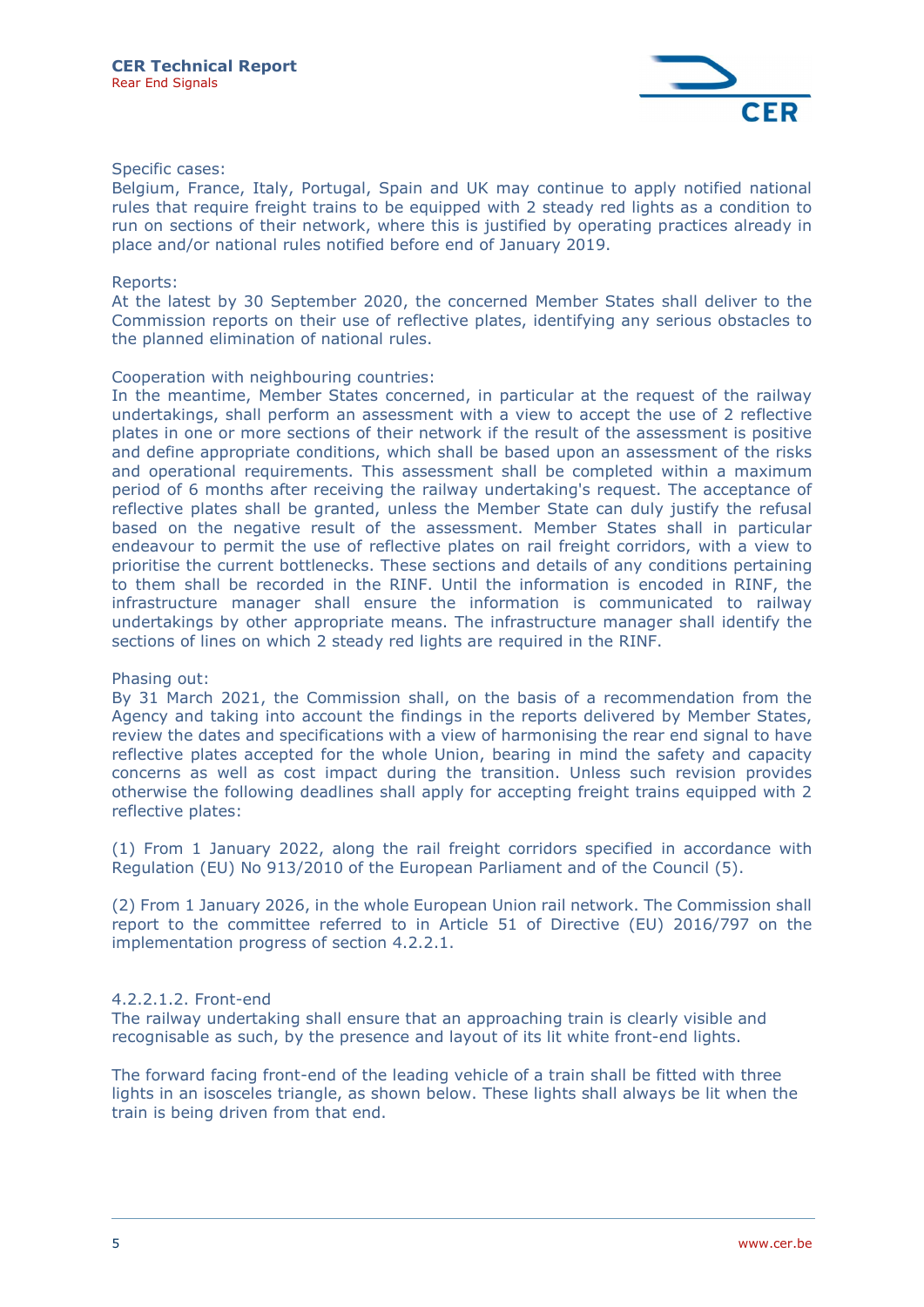



The front-end lights shall optimise train detectability (marker lights), provide sufficient visibility for the train driver (head lights) by night and during low light conditions and shall not dazzle the drivers of oncoming trains.

The spacing, the height above rails, the diameter, the intensity of the lights, the dimensions and shape of the emitted beam in both day and night time operation are defined in the 'rolling stock — locomotives and passenger rolling stock' TSI ('LOC&PAS TSI').

By the dates mentioned below for the harmonisation of the rear end signal as per section 4.2.2.1.3.2, the luminous intensity of vehicle headlamps shall be in accordance with point (5) of section 4.2.7.1.1 of the Annex to Commission Regulation (EU) No 1302/2014 (Loc&Pas TSI) in order to access the lines identified in RINF where permissive driving is used.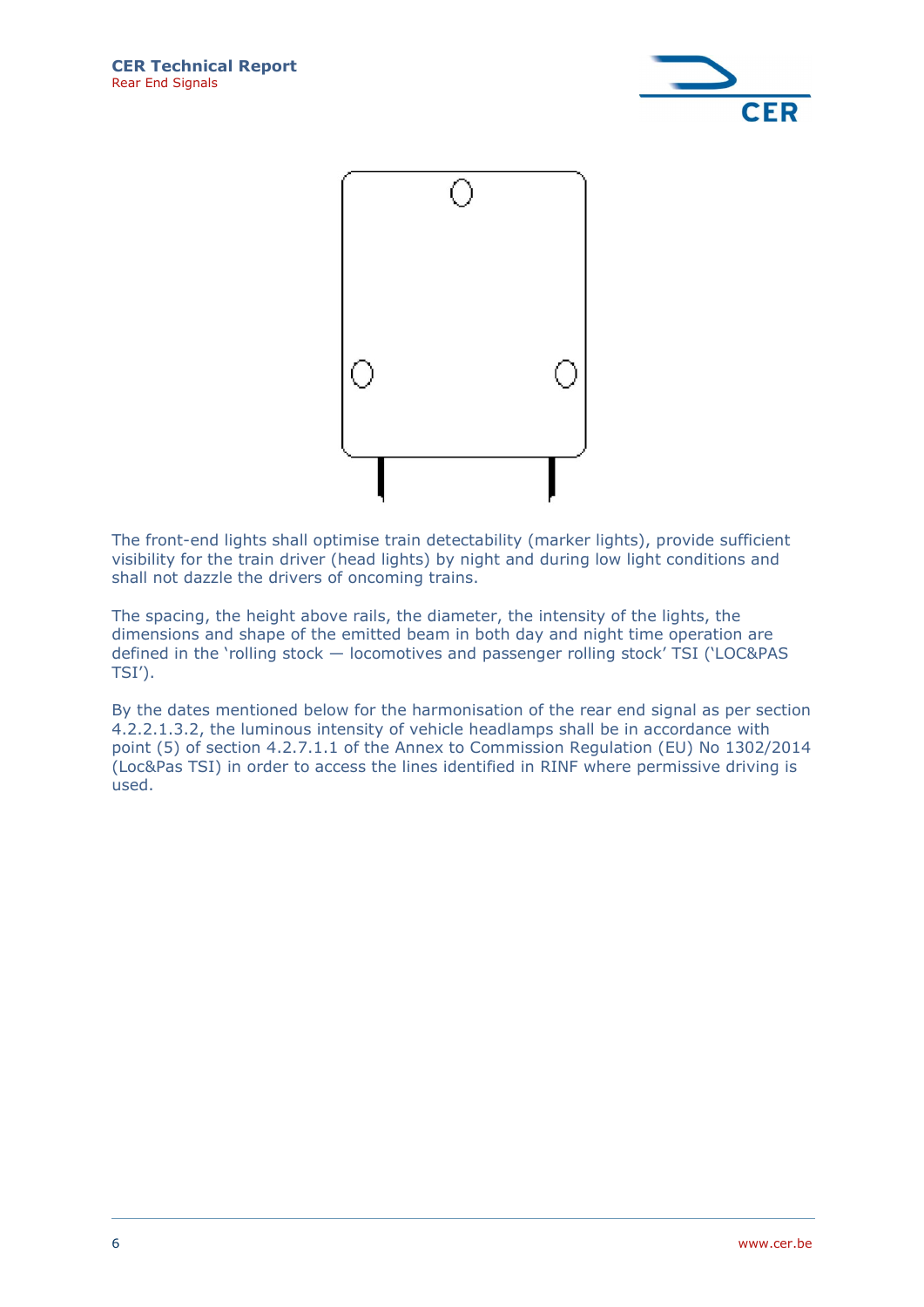

## 3. Return of experience with rear end signals from the CER members

The following chapter compiles the input from the following CER members. In order to make the results clear and easy to compare, they are presented in a standardised tabular form

- SNCF France
- DB Germany
- ÖBB Austria
- CD Czeck Republic / Czechia
- $\blacksquare$  RFI Italy
- **SBB Switzerland**
- RDG United Kingdom
- $PKP Poland$
- ZSR Slovakia

## SNCF -France

| <b>Current</b><br>rear<br>signals for freight<br>trains                                                   | end Steady Light                                                                                                                                                                            |
|-----------------------------------------------------------------------------------------------------------|---------------------------------------------------------------------------------------------------------------------------------------------------------------------------------------------|
| reflective No<br>of<br>Use<br>plate                                                                       |                                                                                                                                                                                             |
| Use of<br>permissive Yes<br>driving<br>the<br>on<br>network                                               |                                                                                                                                                                                             |
| <b>Safety</b><br><b>issues</b><br>reported<br>on<br>permissive<br>driving<br>with<br>reflective<br>plates | Not applicable                                                                                                                                                                              |
| <b>Safety</b><br><b>issues</b><br>expected<br>on<br>permissive<br>driving<br>with<br>reflective<br>plates | Yes<br>reflectivity of the white part of the plate $-$ driver does<br>٠<br>not see the red part but the white part only<br>Driver needs to detect the right message - red vs.<br>٠<br>white |
| <b>In</b><br>favour<br>of<br><b>implementing</b><br>the<br>requirements<br><b>TSI</b><br>4.2.2.1.3.       | No                                                                                                                                                                                          |
| <b>Concerns</b>                                                                                           | Safety issues                                                                                                                                                                               |
| <b>Recommendation</b>                                                                                     | Different plate with different pattern                                                                                                                                                      |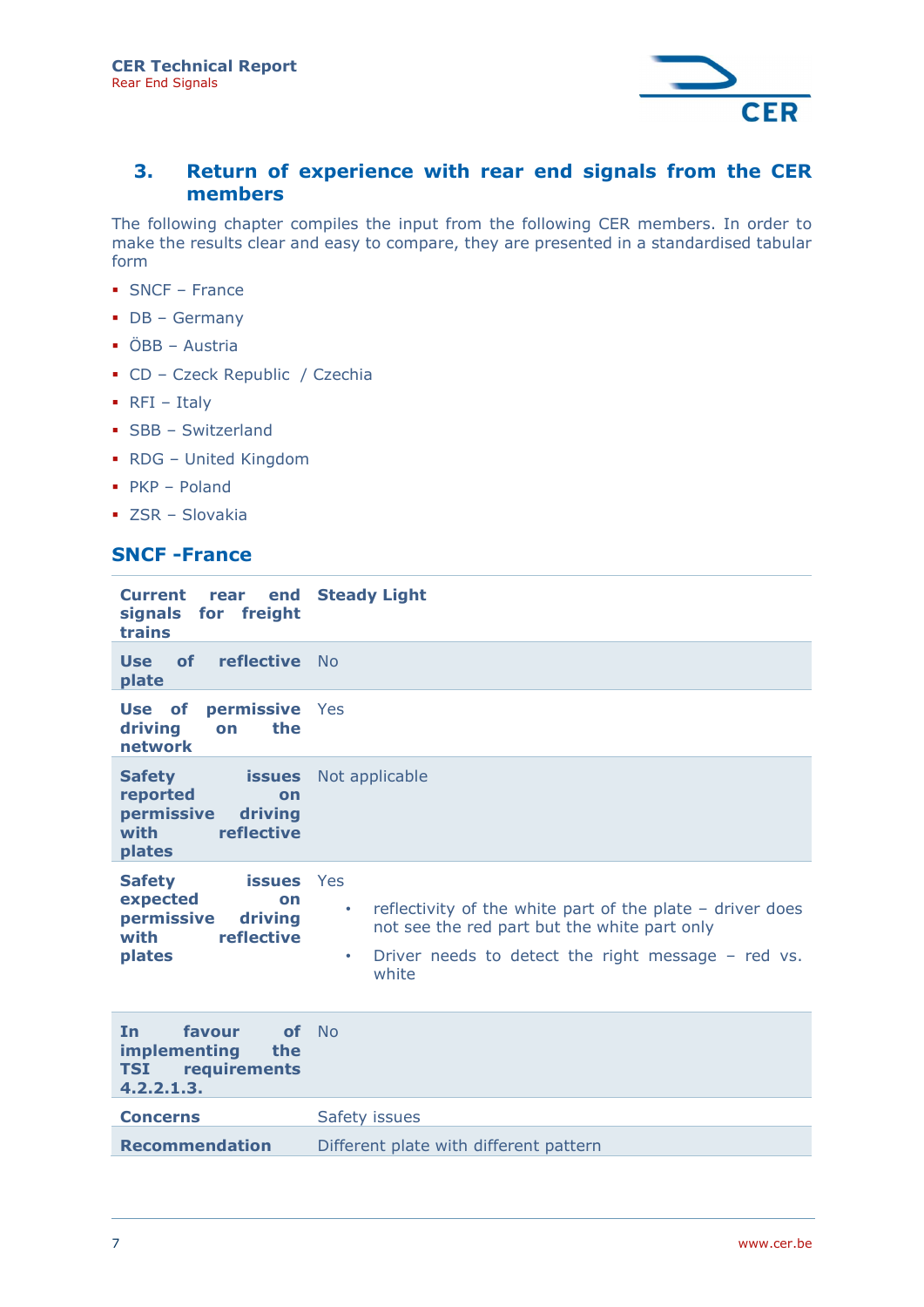

## DB – Germany

| <b>Current</b><br>end<br>rear<br>signals for freight<br>trains                                            | <b>Reflective plate</b> |
|-----------------------------------------------------------------------------------------------------------|-------------------------|
| Use of<br><b>reflective</b> Yes<br>plate                                                                  |                         |
| Use of<br>permissive No<br>driving<br>the<br>on<br>network                                                |                         |
| <b>issues</b><br><b>Safety</b><br>reported<br>on<br>permissive<br>driving<br>with<br>reflective<br>plates | <b>No</b>               |
| <b>Safety</b><br><b>issues</b><br>expected<br>on<br>permissive<br>driving<br>with<br>reflective<br>plates | <b>No</b>               |
| favour<br><b>In</b><br>implementing<br>the<br><b>TSI</b> requirements<br>4.2.2.1.3.                       | of Yes                  |
| <b>Concerns</b>                                                                                           | <b>No</b>               |
| <b>Recommendation</b>                                                                                     | No changes              |

## ÖBB – Austria

| <b>Current</b><br>rear end<br>signals for freight<br>trains                                               | <b>Reflective plate</b> |
|-----------------------------------------------------------------------------------------------------------|-------------------------|
| reflective Yes<br><b>of</b><br>Use<br>plate                                                               |                         |
| <b>Use of permissive No</b><br>driving<br>the<br>on<br>network                                            |                         |
| <b>Safety</b><br><b>issues</b><br>reported<br>on<br>permissive<br>driving<br>reflective<br>with<br>plates | <b>No</b>               |
| <b>Safety</b><br><b>issues</b><br>expected<br>on<br>permissive<br>driving<br>reflective<br>with<br>plates | <b>No</b>               |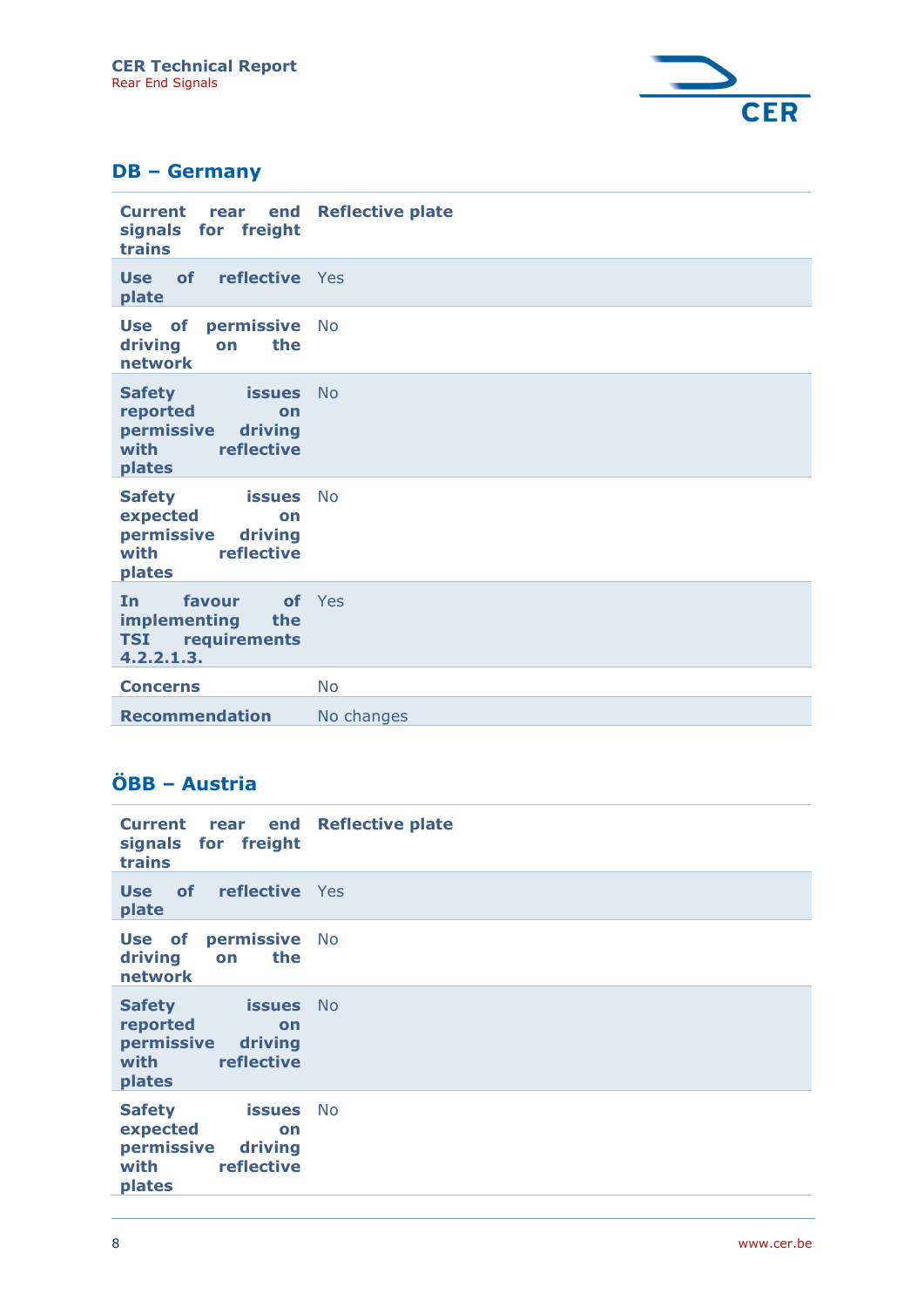

| <b>favour</b><br>In.<br>implementing<br>the<br><b>TSI</b> requirements<br>4.2.2.1.3. | of Yes                                                                                                                                                                                                                                                         |
|--------------------------------------------------------------------------------------|----------------------------------------------------------------------------------------------------------------------------------------------------------------------------------------------------------------------------------------------------------------|
| <b>Concerns</b>                                                                      | No.                                                                                                                                                                                                                                                            |
| <b>Recommendation</b>                                                                | No changes; we still question the argumentation, a driver has<br>to distinguish if he detects a red or a white reflection on his<br>track. A white "light" could also be another train upcoming, so<br>a driver should stop in both situations, red and white. |

## CD – Czeck Republic /Czechia

| <b>Current</b><br>rear<br>signals for freight<br>trains                                                | end Reflective plate |
|--------------------------------------------------------------------------------------------------------|----------------------|
| <b>Use of reflective</b> Yes<br>plate                                                                  |                      |
| Use of<br>permissive Yes<br>driving<br>the<br>on<br><b>network</b>                                     |                      |
| <b>issues</b><br><b>Safety</b><br>reported<br>on<br>permissive driving<br>with<br>reflective<br>plates | No                   |
| issues No<br><b>Safety</b><br>expected<br>on<br>permissive<br>driving<br>with<br>reflective<br>plates  |                      |
| favour<br><b>In</b><br>implementing<br>the<br><b>TSI</b> requirements<br>4.2.2.1.3.                    | of Yes               |
| <b>Concerns</b>                                                                                        | <b>No</b>            |
| <b>Recommendation</b>                                                                                  | No changes           |

## RFI – Italy

| Current rear end Reflective plate<br>signals for freight<br>trains |  |
|--------------------------------------------------------------------|--|
| <b>Use of reflective</b> Yes<br>plate                              |  |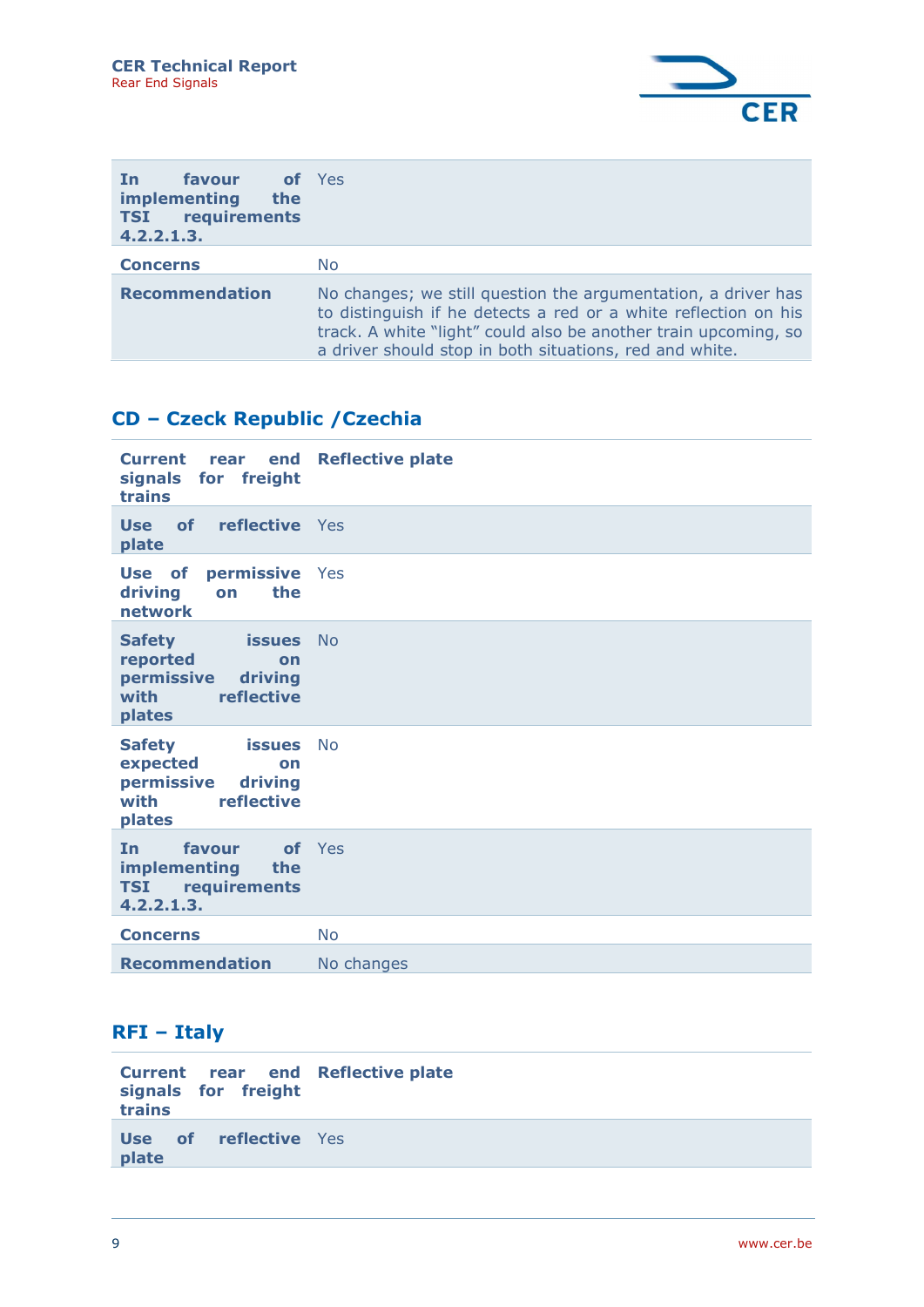

| permissive No<br>Use of<br>driving<br>the<br>on<br>network                                                |                                                                                                                         |
|-----------------------------------------------------------------------------------------------------------|-------------------------------------------------------------------------------------------------------------------------|
| <b>Safety</b><br><b>issues</b><br>reported<br>on<br>permissive<br>driving<br>reflective<br>with<br>plates | - No                                                                                                                    |
| <b>Safety</b><br><b>issues</b><br>expected<br>on<br>permissive<br>driving<br>reflective<br>with<br>plates | N <sub>o</sub>                                                                                                          |
| favour<br><b>of</b> Yes<br>In.<br><b>implementing</b><br>the<br><b>TSI</b> requirements<br>4.2.2.1.3.     |                                                                                                                         |
| <b>Concerns</b>                                                                                           | No concerns as Italy changes from lights to reflective plates<br>and made good experience. No safety concerns detected. |
| <b>Recommendation</b>                                                                                     | No changes                                                                                                              |

## SBB – Switzerland

| <b>Current</b><br>signals for freight<br>trains                                                              | rear end Reflective plate |
|--------------------------------------------------------------------------------------------------------------|---------------------------|
| <b>Use of reflective</b> Yes<br>plate                                                                        |                           |
| Use of permissive<br>driving<br>the<br>on<br>network                                                         | <b>No</b>                 |
| <b>issues</b> No<br><b>Safety</b><br>reported<br>on<br>permissive<br>driving<br>reflective<br>with<br>plates |                           |
| <b>Safety</b><br>issues<br>expected<br>on<br>permissive<br>driving<br>reflective<br>with<br>plates           | <b>No</b>                 |
| favour<br><b>In</b><br><b>implementing</b><br>the<br><b>TSI</b> requirements<br>4.2.2.1.3.                   | of Yes                    |
| <b>Concerns</b>                                                                                              | <b>No</b>                 |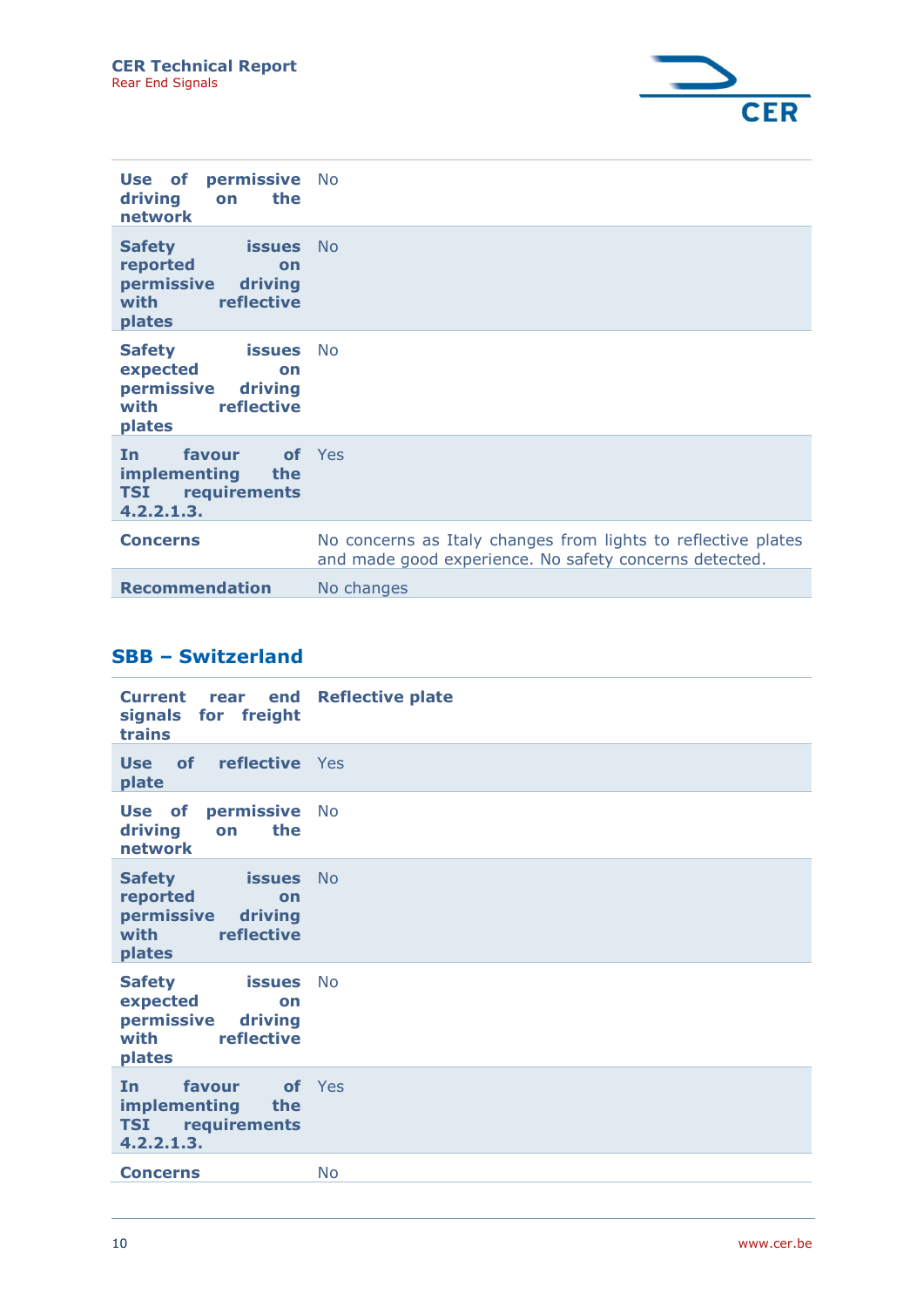

Recommendation No changes

## RDG – United Kingdom

| <b>Current</b><br>end<br>rear<br>signals<br>for freight<br>trains                                         | <b>Lights - flashing taillamp</b>                                                                                                                                                                                                                                                    |
|-----------------------------------------------------------------------------------------------------------|--------------------------------------------------------------------------------------------------------------------------------------------------------------------------------------------------------------------------------------------------------------------------------------|
| reflective<br><b>Use</b><br>of<br>plate                                                                   | <b>No</b>                                                                                                                                                                                                                                                                            |
| Use of<br><b>permissive</b><br>driving<br>the<br>on<br>network                                            | Permissive freight only lines and lines signalled by 19th<br>Century mechanical signal boxes, however, these lines only<br>represent a relatively small percentage of the network.                                                                                                   |
| <b>Safety</b><br><b>issues</b><br>reported<br>on<br>permissive<br>driving<br>with<br>reflective<br>plates | Yes                                                                                                                                                                                                                                                                                  |
| <b>Safety</b><br><b>issues</b><br>expected<br>on<br>permissive<br>driving                                 | Main concern, if we were to change to reflective plates, is that<br>we would be required to achieve safety acceptance. This is<br>foreseen as problematical with the existing reflective plates.                                                                                     |
| with<br>reflective<br>plates                                                                              | In a discussion with the author of the ERA report, he stated<br>that "washout" was a significant issue and that if the scope<br>of the report had been to recommend a reflective board it<br>would have been to recommend a large Red one!                                           |
|                                                                                                           | The argument that a driver seeing what appears to be a white<br>light will enable the driver to stop is not supported by GB.<br>The shock of what appears to be a train coming towards the<br>driven train would result in drivers going sick leading to<br>cancellations and delay. |
| favour<br><b>of</b><br>In<br>implementing<br>the<br>requirements<br><b>TSI</b><br>4.2.2.1.3.              | <b>No</b>                                                                                                                                                                                                                                                                            |

| <b>Concerns</b>       | Yes                                                                                                                                                                                                                                                       |
|-----------------------|-----------------------------------------------------------------------------------------------------------------------------------------------------------------------------------------------------------------------------------------------------------|
| <b>Recommendation</b> | Sympathy for those countries that use existing reflective plates<br>and seem to have few, if any, operational incidents. We are,<br>like SNCF, slightly surprised by this as we, in the past, have<br>experienced incidents and we use lamps!             |
|                       | GB would support the French proposals whilst accepting a very<br>long implementation period for existing boards to be kept by<br>those countries that use them. We believe all new reflective<br>plates after an agreed date should be of the "new" type. |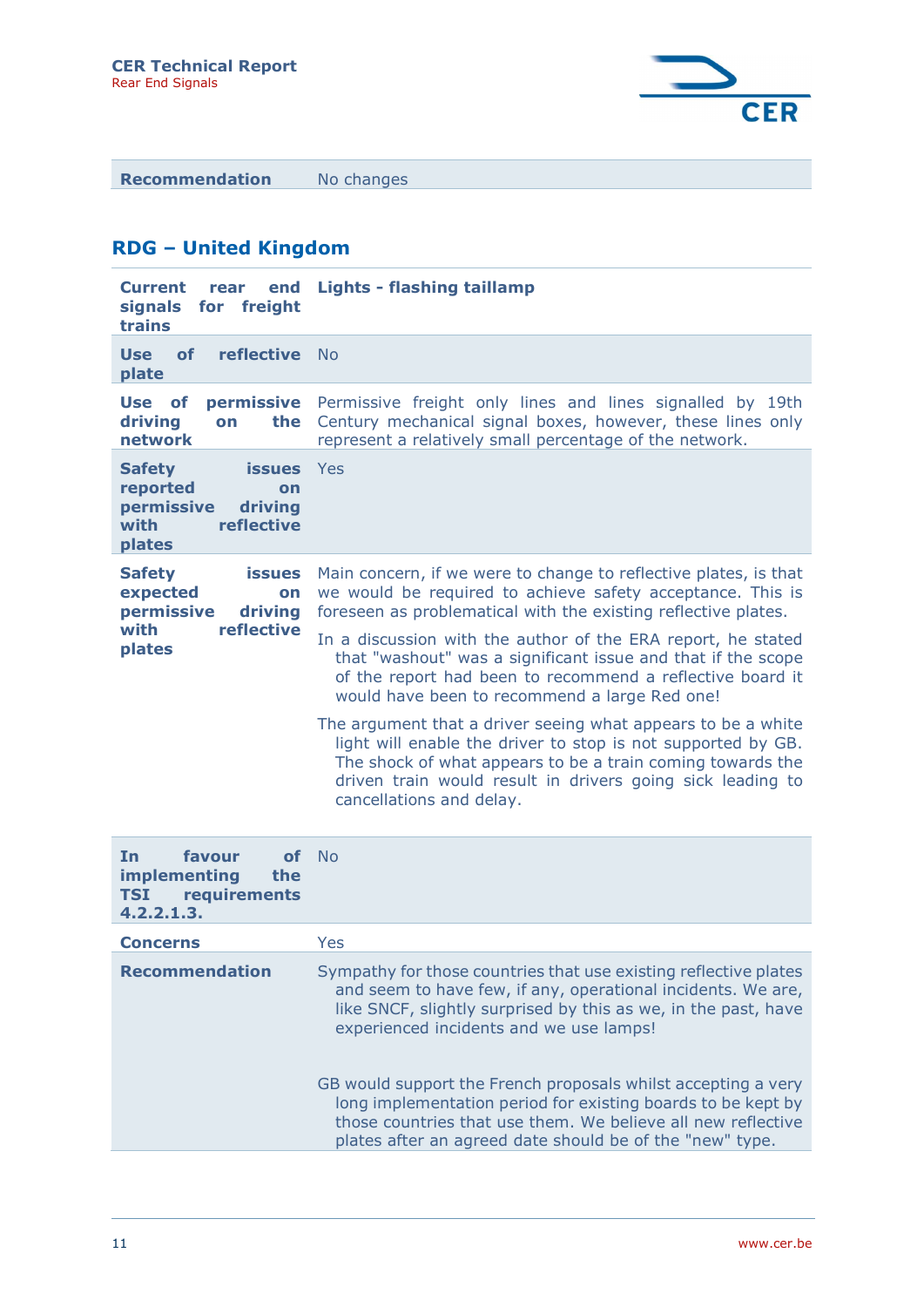

We do wish to move to a position where our freight trains can be operated with reflective plates only

## PKP – Poland

| <b>Current</b><br>rear end<br>signals for freight<br>trains                                               | <b>Lights &amp; reflective plates</b> |
|-----------------------------------------------------------------------------------------------------------|---------------------------------------|
| <b>Use of reflective</b> Yes<br>plate                                                                     |                                       |
| Use of<br>permissive Yes<br>driving<br>the<br>on<br>network                                               |                                       |
| <b>Safety</b><br><b>issues</b><br>reported<br>on<br>permissive<br>driving<br>with<br>reflective<br>plates | <b>No</b>                             |
| <b>Safety</b><br><b>issues</b><br>expected<br>on<br>permissive<br>driving<br>with<br>reflective<br>plates | <b>No</b>                             |
| <b>In</b><br>favour<br>implementing<br>the<br><b>TSI</b><br>requirements<br>4.2.2.1.3.                    | of Yes                                |
| <b>Concerns</b>                                                                                           | <b>No</b>                             |
| <b>Recommendation</b>                                                                                     | No changes                            |

## ZSR – Slovakia

| signals for freight<br>trains                                                | Current rear end Using reflect plates of rear end for freight trains |
|------------------------------------------------------------------------------|----------------------------------------------------------------------|
| Use of<br>reflective yes<br>plate                                            |                                                                      |
| permissive yes<br>Use of<br>driving<br>the<br>on<br>network                  |                                                                      |
| <b>Safety</b><br><b>issues</b> No<br>reported<br>on<br>driving<br>permissive |                                                                      |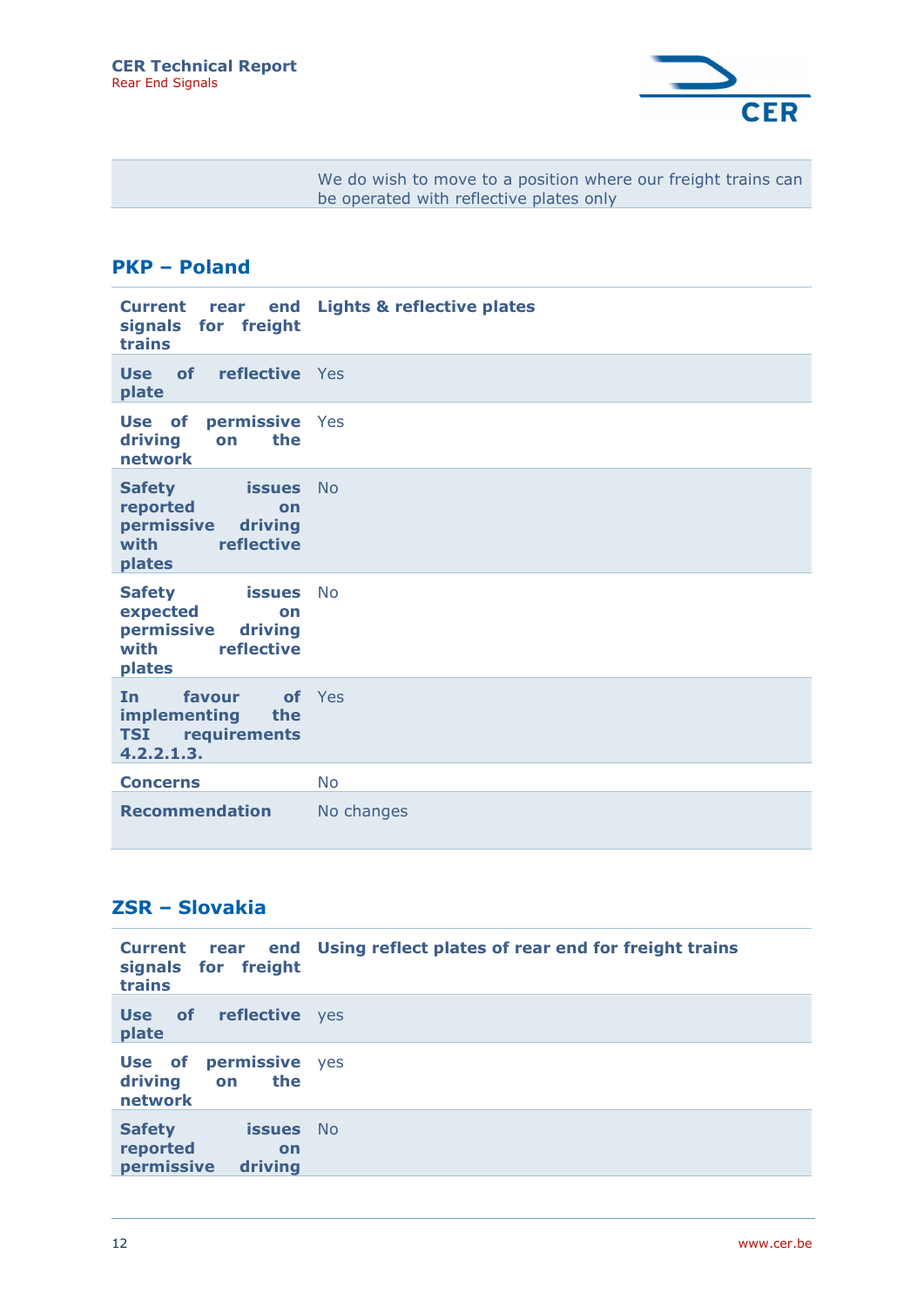

| reflective<br>with<br>plates                                                                          | Permissive driving with reflective plates on rear end for freight<br>trains is safety way used on Slovak railway network x-tens<br>years. |
|-------------------------------------------------------------------------------------------------------|-------------------------------------------------------------------------------------------------------------------------------------------|
| <b>Safety</b><br>issues<br>expected<br>on<br>permissive<br>driving<br>with<br>reflective<br>plates    | No, not expected                                                                                                                          |
| favour<br><b>of</b> yes<br>In.<br><i>implementing</i><br>the<br><b>TSI</b> requirements<br>4.2.2.1.3. |                                                                                                                                           |
| <b>Concerns</b>                                                                                       | No.                                                                                                                                       |
| <b>Recommendation</b>                                                                                 | Preservation of reflect plates on rear end for freight trains<br>while continuing the operating status of permissive driving.             |

## 4. Intermediate findings of the OPE experts regarding the interoperability aspects of rear end signals

No interoperability problems were identified in most countries except France. No safety related problem reported in most countries, except in the United Kingdom. SNCF has expressed its doubts. No problems with permissive driving were reported in the participating countries except France SNCF reports this as major issue.

Two issues need to be further elaborated

- Decommissioning class B systems and deployment ERTMS how does permissive driving fit into that
- Issue of safety culture and train drivers perception of rear end signals (different cultural background)

### 5. Intermediate findings of the CER safety experts regarding the safety aspects of rear end signals

Definition from the OPE TSI

#### RUNNING ON SIGHT

When a driver has to run on sight, the driver shall:

— Proceed with caution, controlling the speed having regard to the visibility of the line ahead, so that it is possible within the free visible part to stop short of any vehicle, stop aspect or obstacle on the infrastructure; and

— Not exceed the maximum speed for running on sight.

This does not apply to unexpected obstacle entering the track zone within the stopping distance.

- SNCF France
	- $\circ$  Permissive driving with the reflective plates as rear end signals would decrease the high level of safety in France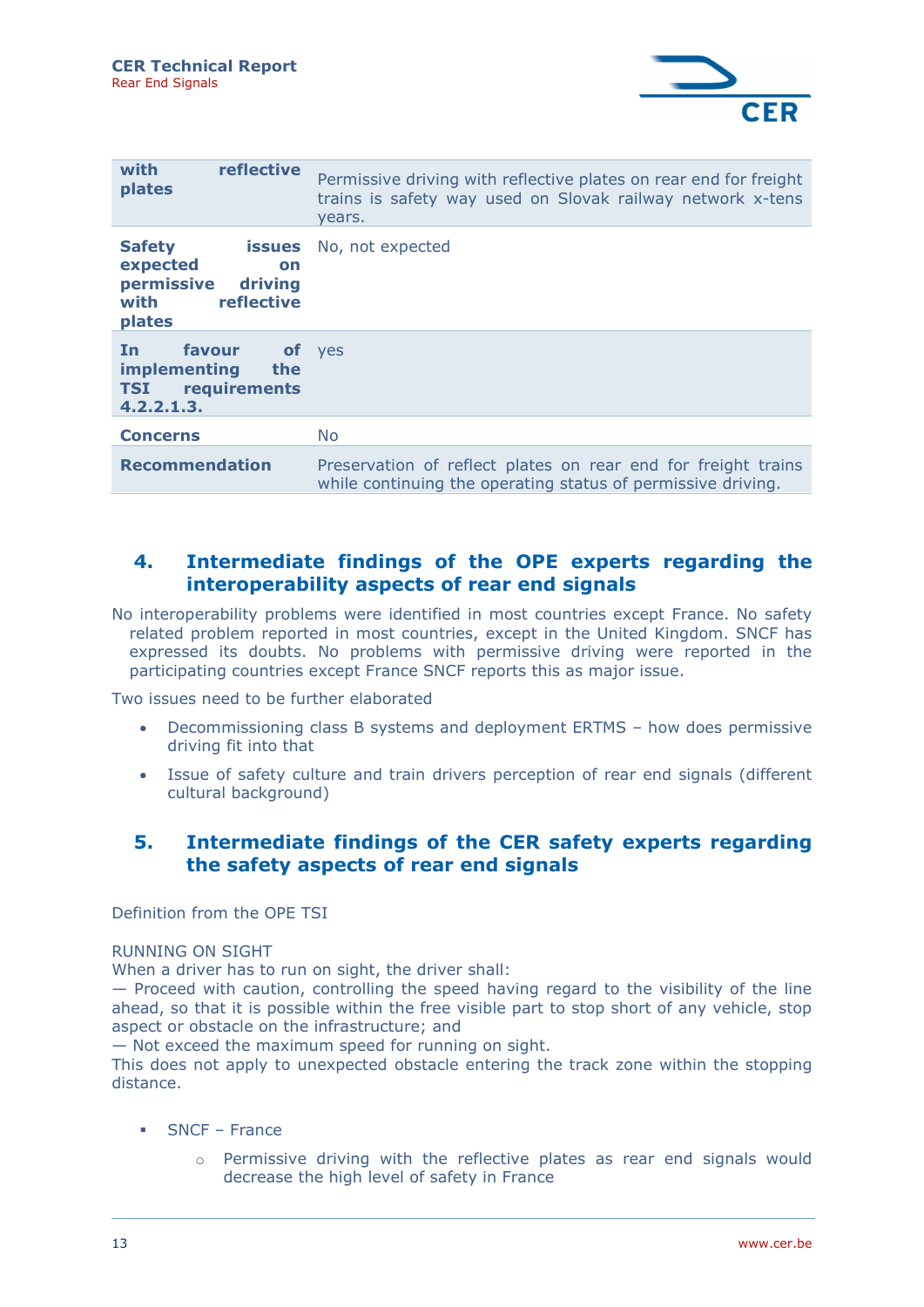

- Need for a risk assessment allowing permissive driving and rear end signals
- DB Germany
	- o No safety or interoperability problem with the existing TSI OPE rules; not interested in a change
	- o Need for FR risk assessment for a better understanding of SNCF concerns
	- $\circ$  Not possible to carry out a European risk assessment as some operational and safety rules are fundamentally different in the MS
- ÖBB Austria
	- o Austria changed to reflective plat and abandoned all other solution
	- o Reflective plate as described in the TSI is a safe solution
	- $\circ$  Reflective plate is the best compromise chosen from all possible solutions Reference: technical report on rear end signals for ERA
	- o No need and willingness to change
- Mercitalia Italy
	- o Changed from lights to reflective plates
	- o No problems when training the train drivers
	- o No safety problems encountered
	- o Prefers to stay with the TSI solution
- SBB Switzerland
	- $\circ$  SBB has no safety (and no interoperability) problem with the existing reflective plates and does not see any need to change it. It will only cause unnecessary costs.
- PLK Poland
	- $\circ$  Poland is a friendly country, so PLK allows both reflective plates and lamps. Despite the fact that in permissive driving in automatic block PLK's regulations recommend using lamps rather than plates, it should be noted that it is only a recommendation and not the obligation. That is why, in practice all freight trains in Poland are equipped with reflective plates only, because reflective plates are found as safe as lamps and they are cheaper. Furthermore, PLK has no safety and no interoperability problem with the existing reflective plates and does not see any need to change it. It will only cause unnecessary costs.

Common commitment: It must be ensured that permissive driving with reflective rear end signals as already applied in some member states of the European Union (area of operation) is not endangered or made impossible.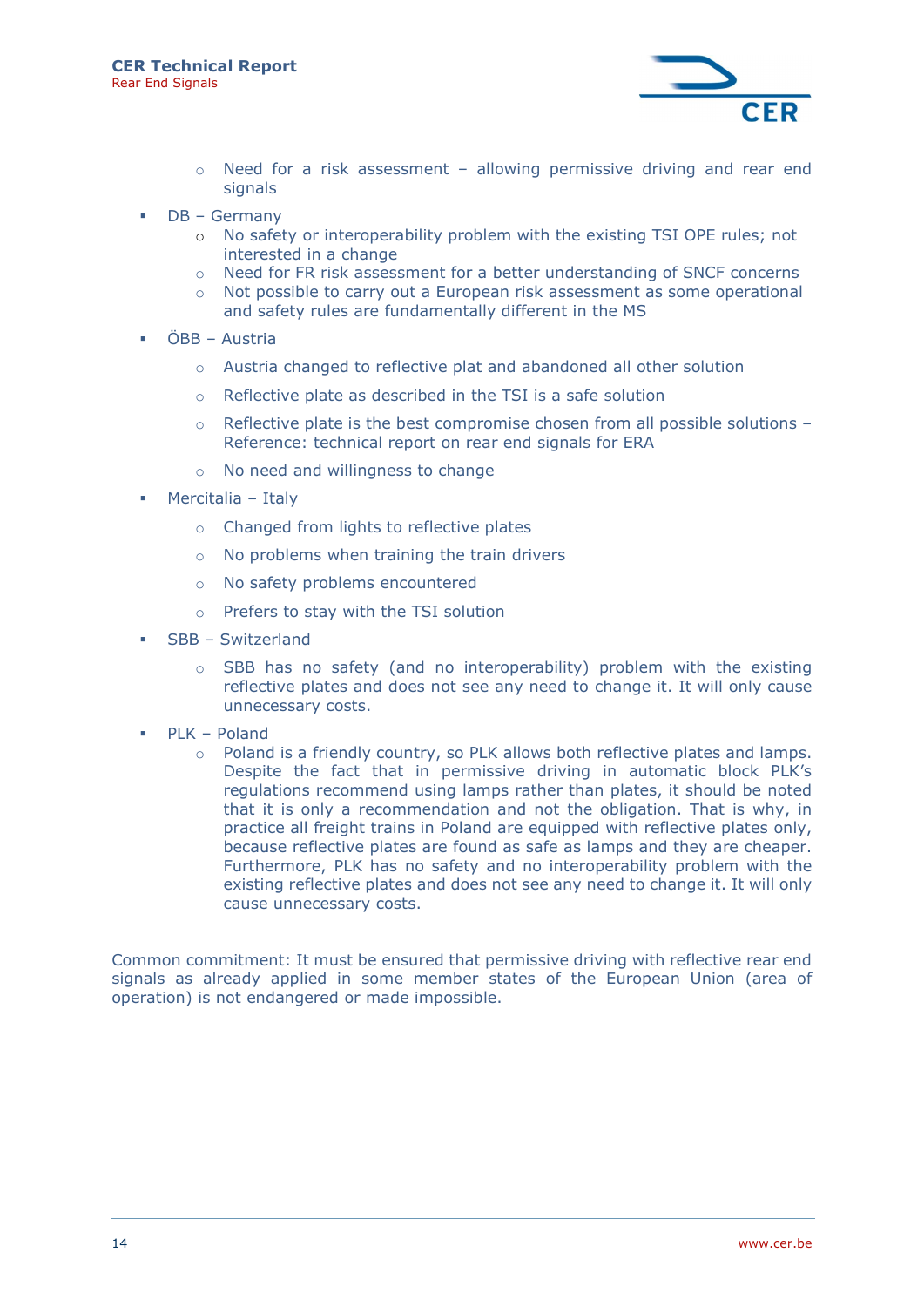

## 6. Costs – Fact & Figures

Cost, facts & figures for the reflective plate (rear end signal) as defined in the OPE TSI

| Rear end signal as<br>defined in the<br><b>WAG TSI</b>                     | <b>ÖBB</b>            | <b>SBB</b>                        | <b>DB</b>               |
|----------------------------------------------------------------------------|-----------------------|-----------------------------------|-------------------------|
| unit<br>Price<br>per<br>(purchase)<br>[€/piece]                            | 6,35 €/piece          | 36,26 CHF<br>$\sim$ 35 $\epsilon$ | 12,80€                  |
| Life cycle of a rear<br>end signals<br>[a]                                 | 4 years               | 5-8 years                         | $10-15$ years           |
| Number of rear<br>signals<br>end<br>purchased<br>per<br>year<br>[pieces/a] | 14 000<br>pieces/year | 10.000 pieces<br>/ year           | 24.000 pieces<br>/ year |
| Total number of<br>rear end signals<br>used<br>[pieces/company]            | 55 000 pieces         | $60.000 -$<br>80.000 pieces       | 300.000 pieces          |

## 7. Analysed options

**Option 1: Application** of Commission Implementing Regulation (EU) 2019/773 of 16 May 2019 on the technical specification for interoperability relating to the operation and traffic management subsystem of the rail system within the European Union, in particular chapter 4.2.2.1.3.2., in all Member States (areas of operation).

**Option 2: Change** of the chapter 4.2.2.1.3.2. of Commission Implementing Regulation (EU) 2019/773 of 16 May 2019 on the technical specification for interoperability relating to the operation and traffic management subsystem of the rail system within the European Union an integration of a new rear end signal.

**Option 3: Specific case** for the areas of operation on the French territory. Special provisions in the TSIs for rear end signals, either temporary or permanent, because of constraints affecting compatibility with the existing system.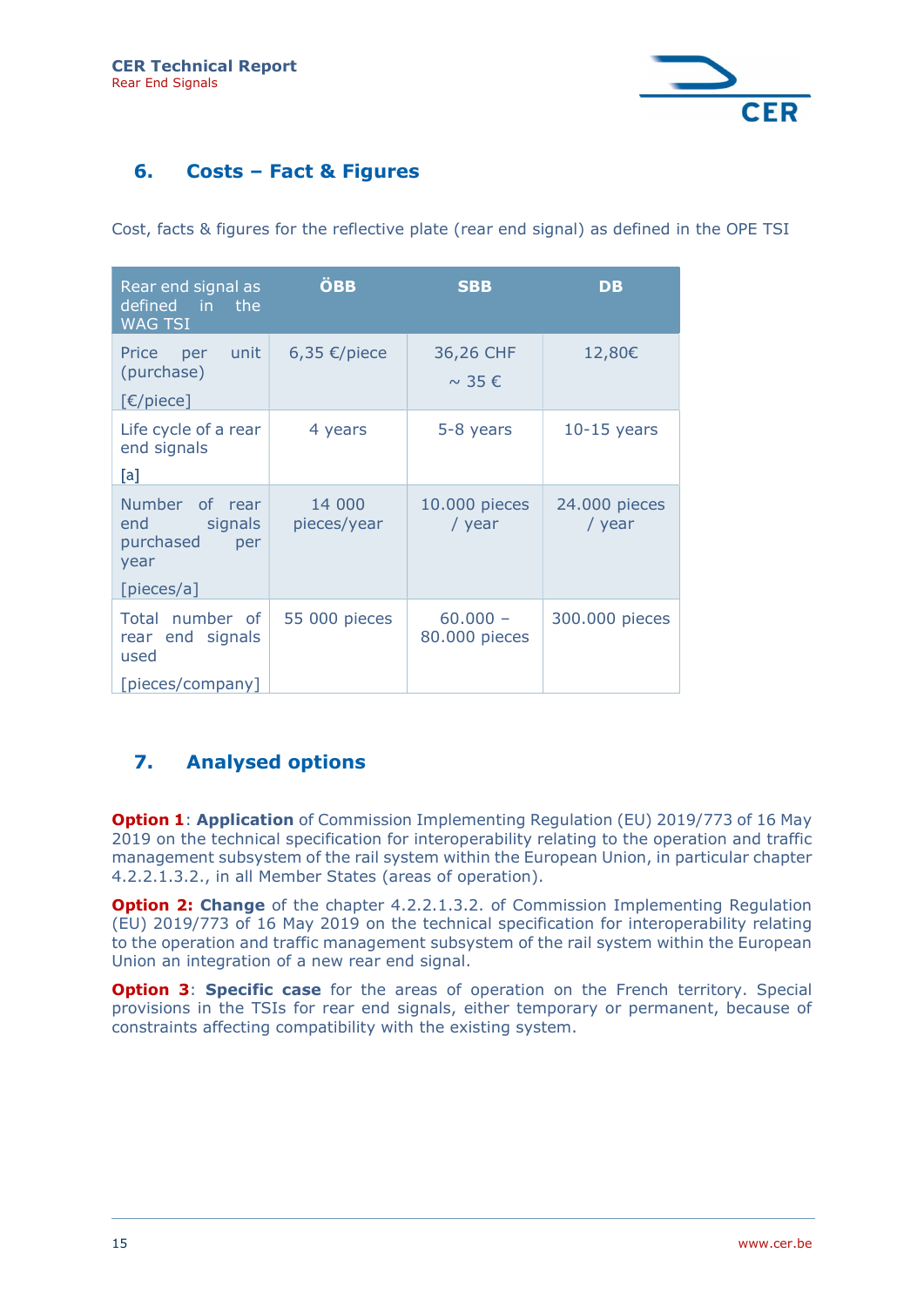

|  | Assessment |
|--|------------|
|  |            |

|                                          | <b>Advantages</b>                                                                                                                 | <b>Disadvantages</b>                                                                                                                                                                                                  |
|------------------------------------------|-----------------------------------------------------------------------------------------------------------------------------------|-----------------------------------------------------------------------------------------------------------------------------------------------------------------------------------------------------------------------|
| <b>Option 1: Application</b>             | Keeping the TSI current TSI<br>requirement<br>Keeping common practice<br>in the majority of the<br>European areas of<br>operation | Requires changes in the<br>areas of operation on the<br>French territory (change /<br>impact on safety culture,<br>potential loss of the<br>operational concept of<br>permissive driving),<br>potential cost increase |
| <b>Option 2: Change</b>                  | solution<br>Common<br>facilitating interoperability<br>on the Union's railway<br>network                                          | Huge impact on the<br>majority of stakeholders<br>(safety culture, potential<br>cost increase (potential<br>mitigation by a sound<br>transition scheme)                                                               |
| <b>Option 3: Specific case</b><br>for FR | "easy" compromise among<br>railway<br>European <b>European</b><br>stakeholders                                                    | Negative impact<br>on<br>interoperability in Europe                                                                                                                                                                   |

Option 3 is the less favourable solution.

## 8. Field tests carried out by SNCF

## 8.1. TSI OPE reflective plate versus a new design of reflective plates

#### Test environment

- 2021/2022
- 12 different plates tested
- 7 professional drivers participating
- **Tests by night, in a shunting yard in a Parisian suburb**
- Locomotive equipped with full beam and dimmed lights (TSI compliant)
- The following distances between the locomotive and the plates have been tested: 400, 300, 200, 100m<sup>1</sup>
- Objective and subjective perception requested from the drivers

<sup>&</sup>lt;sup>1</sup> During the second night, and because of fog conditions, the perception of the plate is not possible over 100m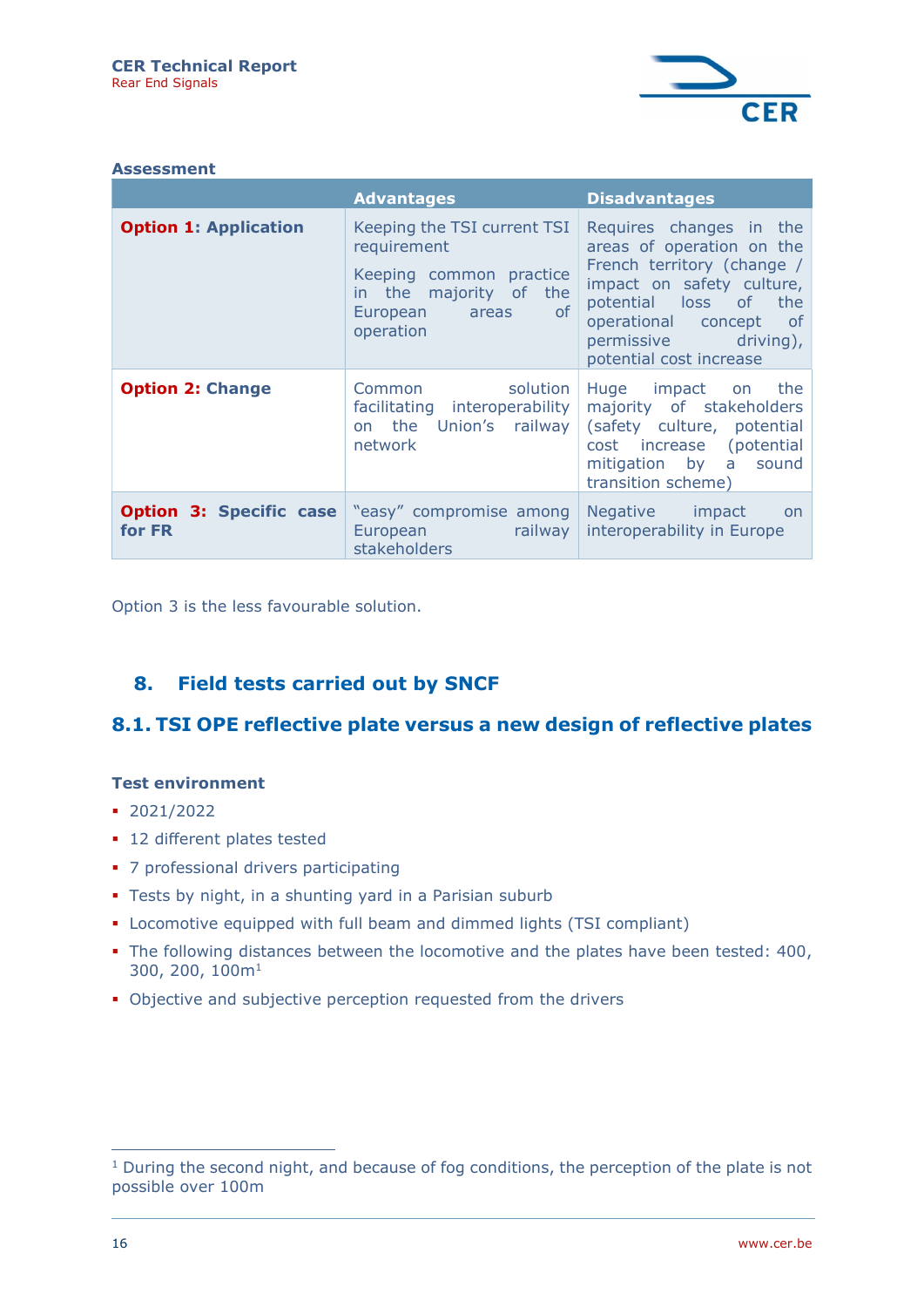

#### The tested plates



TSI plate (left) Red circle plate, little (centre) and medium (right)



Rectangular plate medium (centre), little (centre), TSI plate (right)



STI shape plates, white non reflective (far left), little (centre left), medium and big

When available, both retro-reflective microprism film and retro-reflective microbead film have been tested

In all cases, the TSI plate was tested and used as a reference

#### First outcomes

- **Microprism technology is far more efficient**
- The circle shape is preferred (similarity with the red lights of the passenger trains)
- An important improvement of the perception of the plate can be obtained with a slightly larger dimension

#### Ranking o the plates

- The ongoing analysis shall be completed by experts and ergonomists
- A first ranking is as follows:
	- 1.Red circle plates (and especially the medium sized one) are preferred
	- 2. Then the rectangular red plates
	- 3.After come the TSI shape plates (7th rank)

#### SNCF initial conclusions after the field test

- The results are consistent with the 2012 ERA key findings e.g.:
	- o The larger plate, the most efficient in terms of perception
	- o Plates with red and white patterns: colours tend to be merged, altering their perception
	- o Micro prismatic technology seems to be the most visible
- The TSI plates are less visible than the full red plates (circle or rectangular)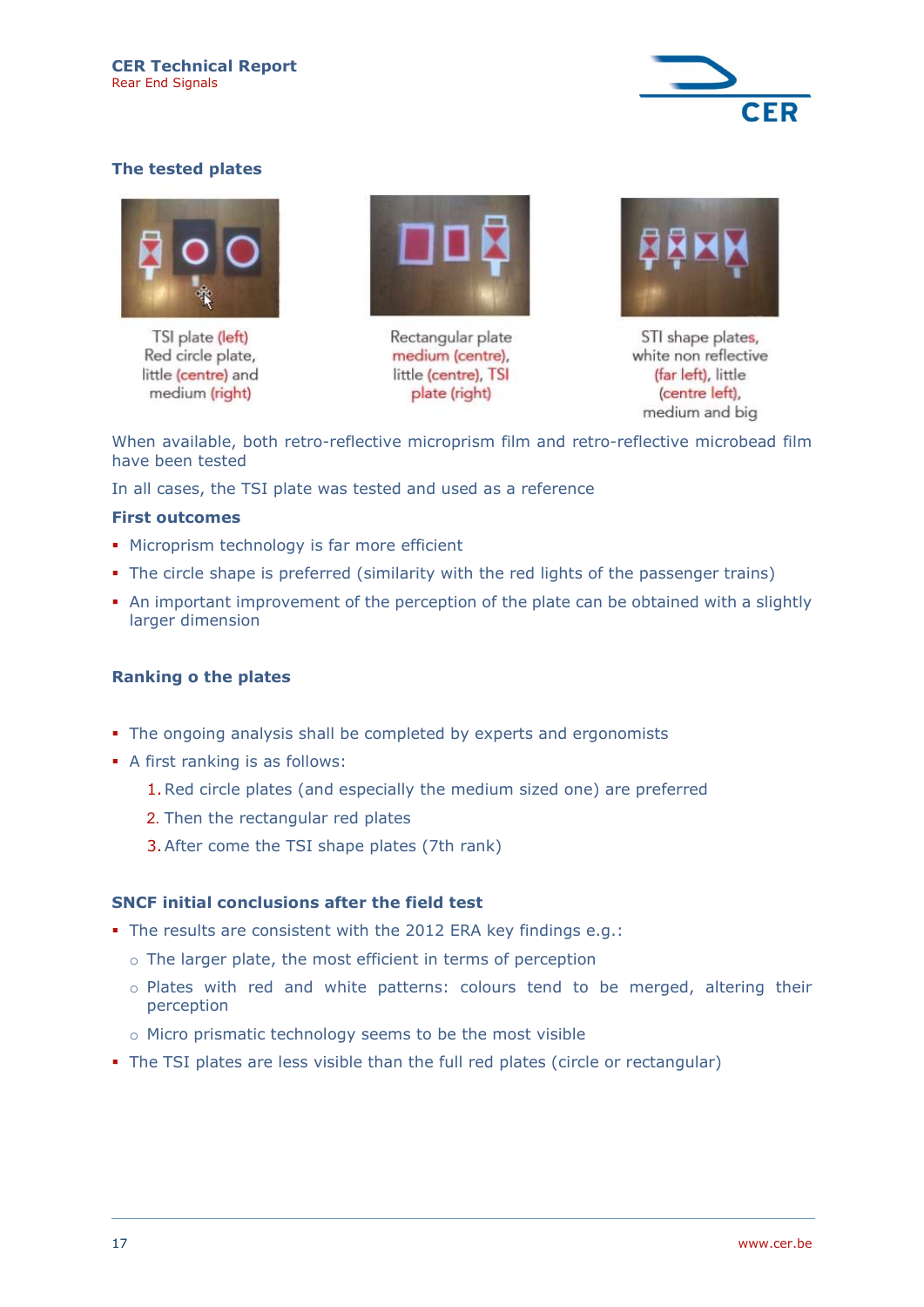

## 8.2. TSI OPE reflective plate versus steady lights

The SNCF undertook field tests to check the visibility of the current plates versus possible new rear end signals as well as steady lights versus the OPE TSI rear end signal (reflective plate).

For these field test, SNCF has chosen four representative lines of the French railway network. Steady lights (rear end) were compared to the reflective plates (rear end) as described in the OPE TSI.

#### The following return of experience (driver's behaviours) can be summarised:

| $\overline{\mathbf{f}}$ |                                                                             |
|-------------------------|-----------------------------------------------------------------------------|
| Clear weather           | The driver will proceed<br>and enter in the<br>presumed occupied<br>section |
| Reduced visibility      | The driver will wait for<br>the signal to become<br>green                   |
| Degraded visibility     | The driver will wait for<br>the signal to become<br>green                   |

| Clear weather       | The driver will proceed<br>and enter in the<br>presumed occupied<br>section |
|---------------------|-----------------------------------------------------------------------------|
| Reduced visibility  | Depends on the driver's<br>experience, knowledge<br>of the route, shape     |
|                     | The driver will wait for<br>the signal to become<br>green                   |
| Degraded visibility |                                                                             |

| $\overline{\mathbf{f}}$ |                                                                         |
|-------------------------|-------------------------------------------------------------------------|
| Clear weather           | Depends on the driver's<br>experience, knowledge of<br>the route, shape |
| Reduced visibility      | The driver will wait for<br>the signal to become<br>green               |
|                         | The driver will wait for<br>the signal to become<br>green               |
| Degraded visibility     |                                                                         |

| Clear weather       | The driver will proceed<br>and enter in the<br>presumed occupied<br>section |
|---------------------|-----------------------------------------------------------------------------|
| Reduced visibility  | The driver will wait for<br>the signal to become<br>green                   |
|                     | The driver will wait for<br>the signal to become<br>green                   |
| Degraded visibility |                                                                             |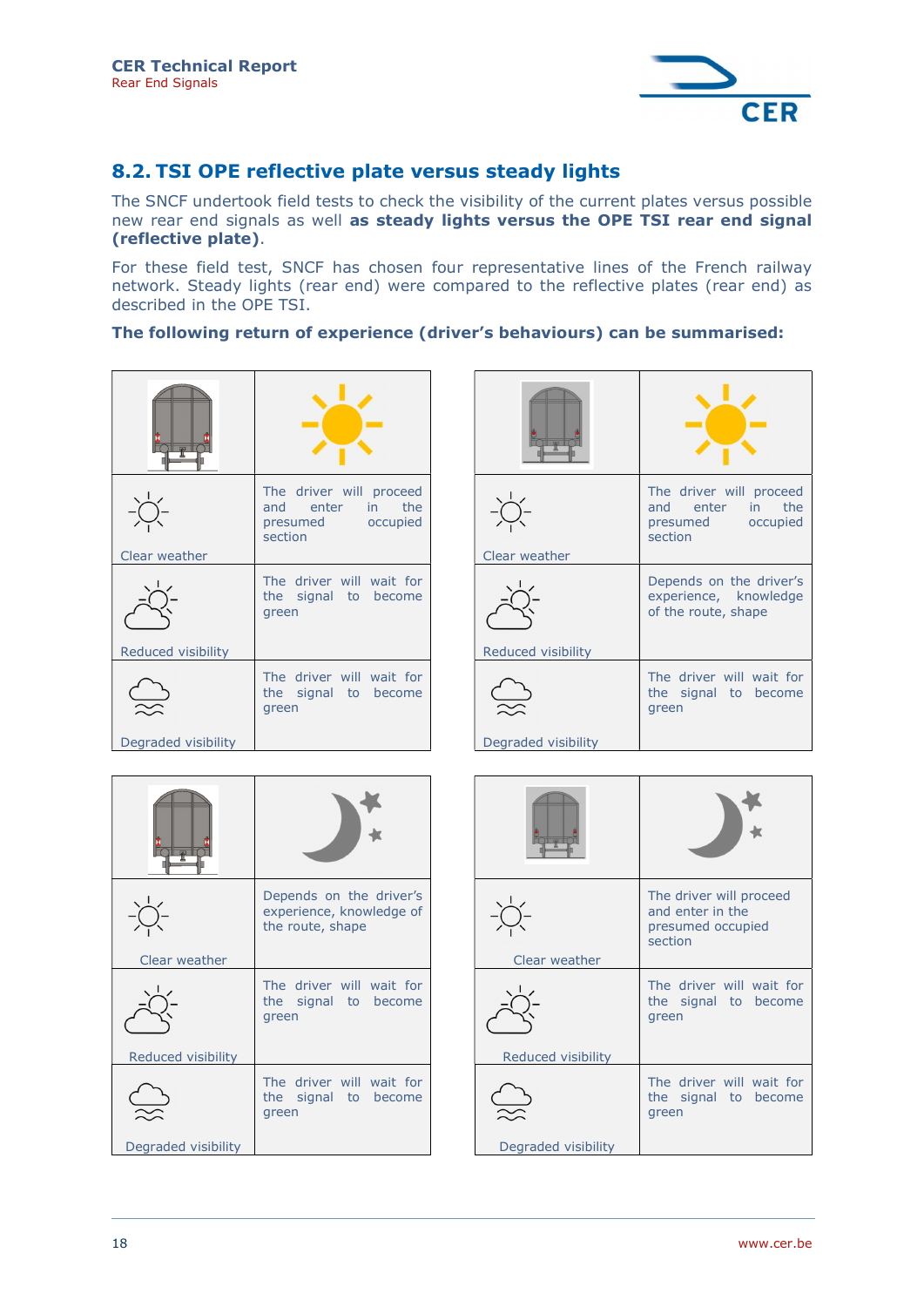

#### The following analysis was provided by the French infrastructure manager:

- **Human behaviour depends on the conditions in place**
- When facing a new condition (TSI plates), the drivers will be more careful
- From the data SNCF analysed, the number of trains running in an occupied section will be reduced due to the precautionary principle; SNCF estimates a 25% reduction of this operational practice
- When the changes are integrated by the drivers, the drivers' behaviour will return more or less to the previous practices; this transitional period will have to be managed by the drivers' leaders
- Furthermore, in normal situations, the drivers will ask the signallers before entering in a presumed occupied section, which will help to take the right decision (to enter or not to enter) depending on the operational conditions
- In any case, the safety is based on the "Running on sight" rule

## 8.3. SNCF findings

|                  | <b>Current system</b> | <b>Target System</b> |
|------------------|-----------------------|----------------------|
| <b>Read-end</b>  | Steady light          |                      |
| <b>Front-end</b> | 12 000 cd max         |                      |
| <b>Read-end</b>  |                       | <b>TSI</b> plate     |
| <b>Front-end</b> |                       | 40 000 cd            |

SI base unit: candela (cd)

The candela, symbol cd, is the SI unit of luminous intensity in a given direction.

- The two systems are equivalent, advantages and disadvantages compensate each other
- In the majority of cases, the drivers are informed by the signaller by radio
- There in no impact on the network capacity because the paths are built with "green signals"
- The impact on the network resilience in degraded situation will be real with a 25% reduction of the "permissive driving" occurrences, and will be less over time
- Even if the current TSI plate is not regraded as the best plate for the target system by SNCF, SNCF finally considers that a new plate will not radically change the change management SNCF will have to deal with; then, it is now time to move forward with the current TSI plate, and to prepare the 2026 major evolution.
- It is now important to make sure that all drivers intending to run in France will be properly informed and trained on this major evolution (permissive driving with plates according to the TSI OPE)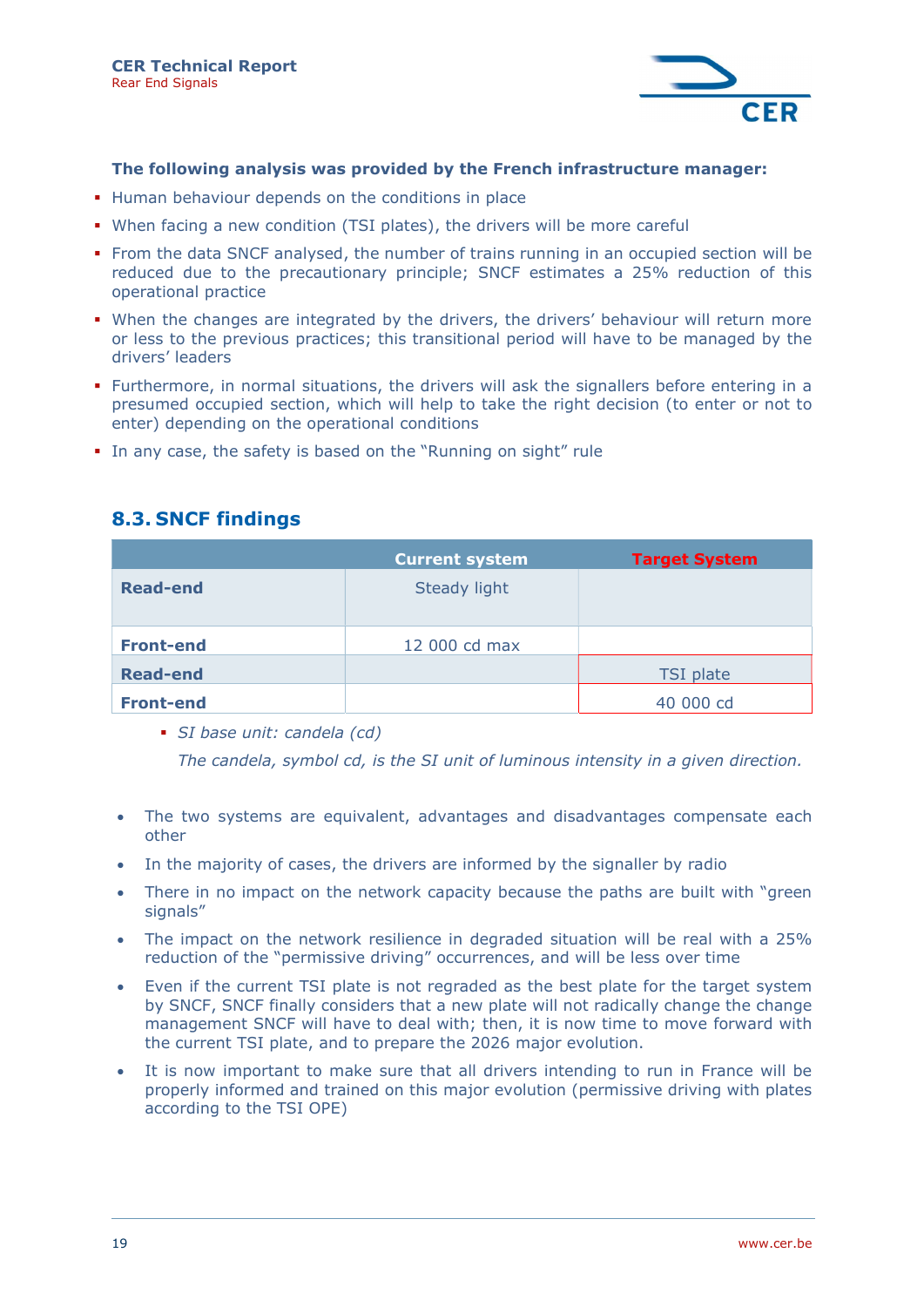

## 9. CER Conclusion

The identified obstacle for the Union-wide application of the rear end signal as defined in chapter 4.2.2.1.3.2. of the OPE TSI was the satisfactory visibility of the rear end signal and hence the sufficient and correct recognition of the above-mentioned signal as rear end signal by the train driver whilst applying the operational concept of "permissive driving" in certain areas of operation. [interface rear end signal and front-end light].CER concludes that for all areas of operation across the European Union where the OPE TSI and WAG TSI apply, including those areas of operation where permissive driving is a practiced operational concept, the rear end signal as defined in chapter 4.2.2.1.3.2. of the OPE TSI shall be used. In order to ensure the safe interface between front end light and rear end signal and hence its sufficient recognition as the rear end of a train and in order to access the lines identified in RINF where permissive driving is used, the luminous intensity of vehicle headlamps shall be in accordance with **the level defined for the full-beam headlamps** in the point  $(5)$  of section  $4.2.7.1.1$  of the Annex to Commission Regulation (EU) No 1302/2014 ( 4 ) (Loc&Pas TSI).

The respective CER change request proposal for the TSI OPE for the TSI 2022 revision is defined in chapter 12 of this report.

Under the abovementioned conditions, the reflective plates complying with Appendix E to Wagon TSI shall be the single rear end signal for freight trains in all European areas of operation without respective specific cases.

## 10. References

Commission Implementing Regulation (EU) 2019/773 of 16 May 2019 on the technical specification for interoperability relating to the operation and traffic management subsystem of the rail system within the European Union

Commission Regulation (EU) No 321/2013 of 13 March 2013 concerning the technical specification for interoperability relating to the subsystem rolling stock — freight wagons of the rail system in the European Union

Study on freight train rear end signals: field tests, Booz & Company, December 2012, study carried out for the European Union Agency for Railways (ERA)

## 11. Abbreviations

| <b>ERA</b>   | European Union Agency for Railways                   |
|--------------|------------------------------------------------------|
| <b>ERTMS</b> | European Rail Traffic Management System              |
| ΟJ           | <b>Official Journal</b>                              |
| OPE          | Operation and traffic management subsystem           |
| <b>RINF</b>  | Register of Infrastructure                           |
| TSI          | <b>Technical Specifications for Interoperability</b> |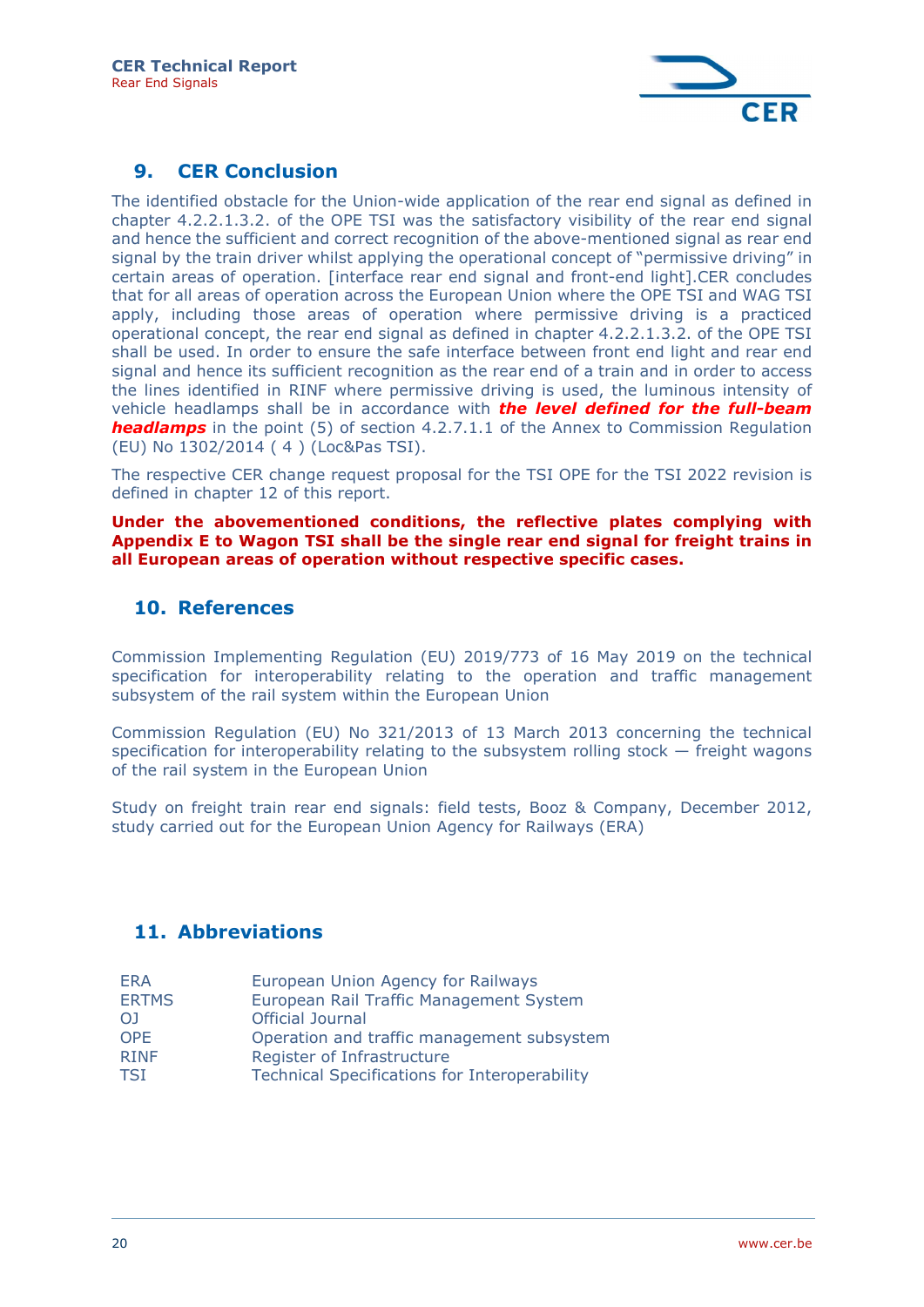

## 12. CER proposal for a change request (OPE TSI – front end signals)

#### CR:TSI\_C00000552

Luminous intensity of vehicle headlamps

#### Text proposal

| <b>Commission Implementing Regulation CER change request</b><br>(EU) 2019/773 of 16 May 2019 on the<br>technical specification<br>for<br>interoperability relating to the<br>operation and traffic management<br>subsystem of the rail system<br><b>Current</b> consolidated version:<br>05/01/2022 |                                                                                                                                                                                       |
|-----------------------------------------------------------------------------------------------------------------------------------------------------------------------------------------------------------------------------------------------------------------------------------------------------|---------------------------------------------------------------------------------------------------------------------------------------------------------------------------------------|
| 4.2.2.1.2. Front-end                                                                                                                                                                                                                                                                                |                                                                                                                                                                                       |
| The railway undertaking shall ensure that<br>an approaching train is clearly visible and<br>recognisable as such,<br>by the presence and layout of its lit white<br>front-end lights.                                                                                                               | The railway undertaking shall ensure that<br>an approaching train is clearly visible and<br>recognisable as such,<br>by the presence and layout of its lit white<br>front-end lights. |
|                                                                                                                                                                                                                                                                                                     |                                                                                                                                                                                       |

vehicle of a train shall be fitted with three lights in an isosceles

triangle, as shown below. These lights shall always be lit when the train is being driven from that end.

The forward facing front-end of the leading The forward facing front-end of the leading vehicle of a train shall be fitted with three lights in an isosceles

> triangle, as shown below. These lights shall always be lit when the train is being driven from that end.



The front-end lights shall optimise train detectability (marker lights), provide sufficient visibility for the train

driver (head lights) by night and during low light conditions and shall not dazzle the drivers of oncoming trains.



The front-end lights shall optimise train detectability (marker lights), provide sufficient visibility for the train driver (head lights) by night and during low light conditions and shall not dazzle the drivers of oncoming trains.